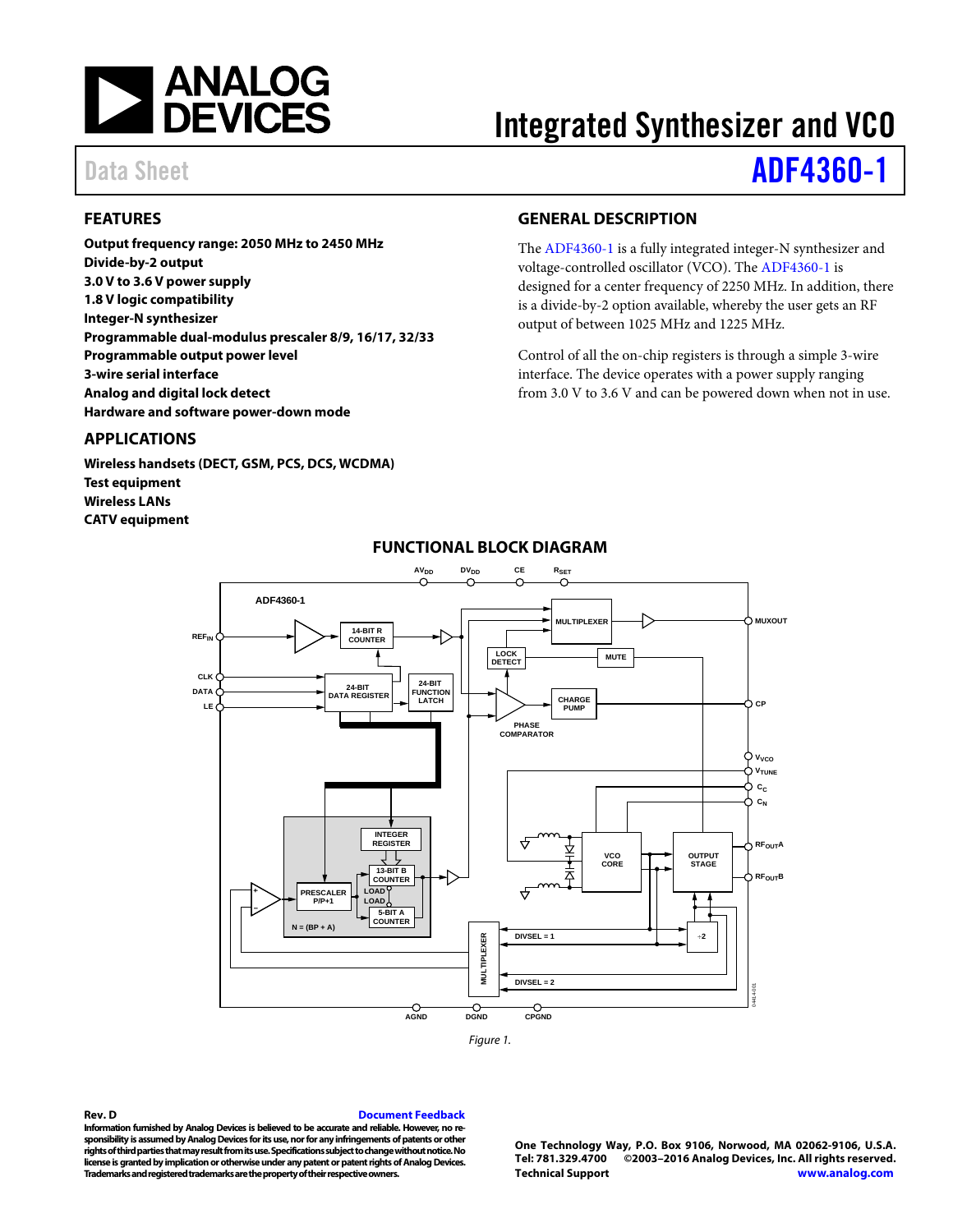## **TABLE OF CONTENTS**

## **REVISION HISTORY**

#### 5/2016-Rev. B to Rev. C

| Changed ADF4360 Family to ADF4360-1 and ADSP-21xx to |  |
|------------------------------------------------------|--|
|                                                      |  |
|                                                      |  |
|                                                      |  |
|                                                      |  |

#### 11/2012-Rev. B to Rev. C

| PCB Design Guidelines for Chip-Scale Package 22 |  |
|-------------------------------------------------|--|
|                                                 |  |
|                                                 |  |
|                                                 |  |

### 12/2004-Rev. A to Rev. B

#### 6/2004-Rev. 0 to Rev. A

#### 8/2003-Revision 0: Initial Version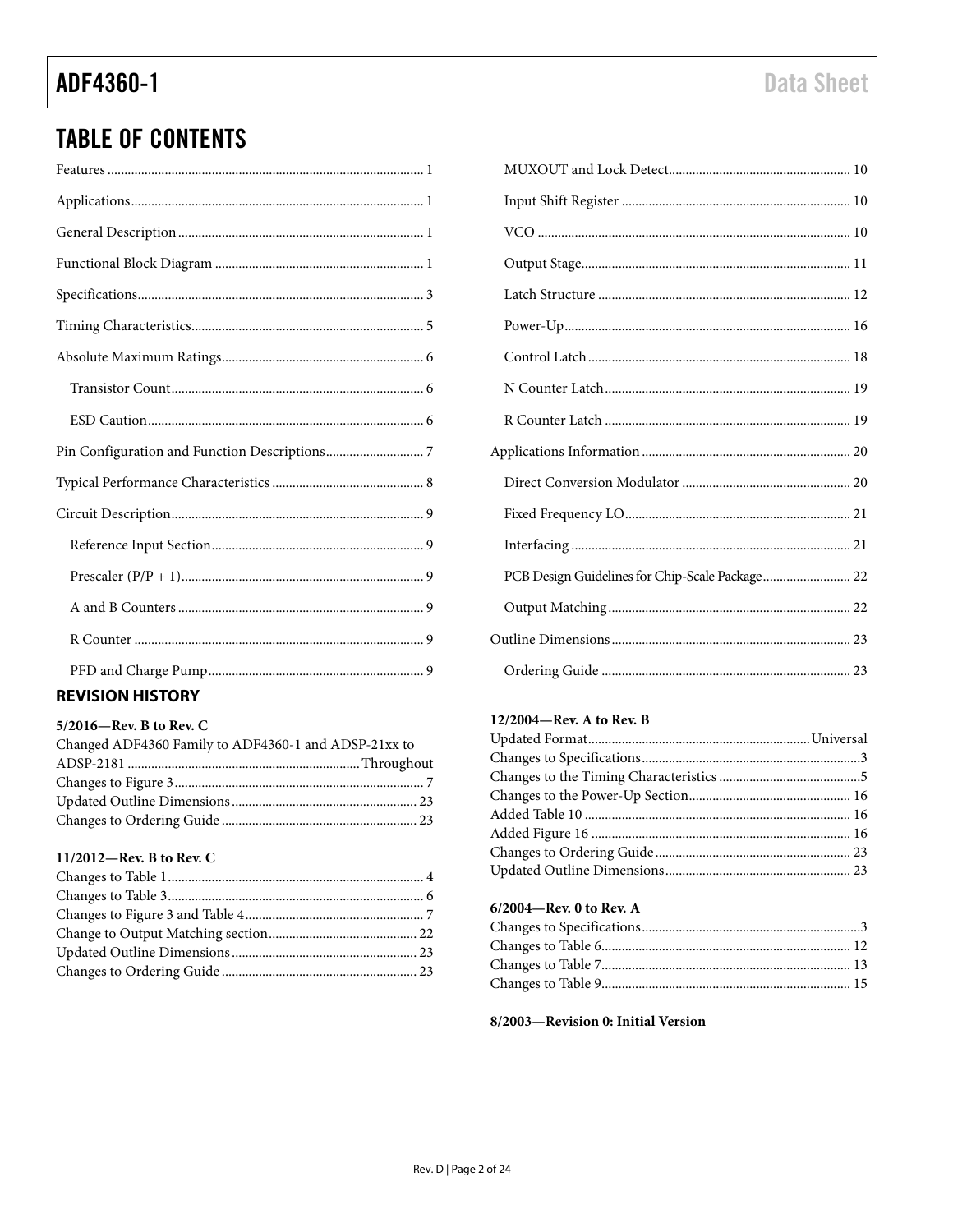## <span id="page-2-0"></span>SPECIFICATIONS<sup>1</sup>

 $\text{AV}_{\text{DD}} = \text{DV}_{\text{DD}} = \text{V}_{\text{VCO}} = 3.3 \text{ V} \pm 10\%; \text{AGND} = \text{DGND} = 0 \text{ V}; \text{T}_\text{A} = \text{T}_{\text{MIN}} \text{ to } \text{T}_{\text{MAX}}$  unless otherwise noted.

| Table 1.                                                             |                         |             |                                                                                       |  |
|----------------------------------------------------------------------|-------------------------|-------------|---------------------------------------------------------------------------------------|--|
| <b>Parameter</b>                                                     | <b>B</b> Version        | Unit        | <b>Test Conditions/Comments</b>                                                       |  |
| <b>REF<sub>IN</sub> CHARACTERISTICS</b>                              |                         |             |                                                                                       |  |
| <b>REF<sub>IN</sub></b> Input Frequency                              | 10/250                  | MHz min/max | For f < 10 MHz, use a dc-coupled CMOS compatible<br>square wave, slew rate > 21 V/µs. |  |
| <b>REF<sub>IN</sub></b> Input Sensitivity                            | 0.7/AV <sub>DD</sub>    | p-p min/max | AC-coupled.                                                                           |  |
|                                                                      | 0 to AV <sub>pp</sub>   | V max       | CMOS compatible.                                                                      |  |
| <b>REF<sub>IN</sub></b> Input Capacitance                            | 5.0                     | pF max      |                                                                                       |  |
| <b>REF<sub>IN</sub></b> Input Current                                | ±100                    | µA max      |                                                                                       |  |
| PHASE DETECTOR                                                       |                         |             |                                                                                       |  |
| Phase Detector Frequency <sup>2</sup>                                | 8                       | MHz max     |                                                                                       |  |
| <b>CHARGE PUMP</b>                                                   |                         |             |                                                                                       |  |
| I <sub>CP</sub> Sink/Source <sup>3</sup>                             |                         |             | With $R_{SET} = 4.7$ k $\Omega$ .                                                     |  |
| High Value                                                           | 2.5                     | mA typ      |                                                                                       |  |
| Low Value                                                            | 0.312                   | mA typ      |                                                                                       |  |
| R <sub>SET</sub> Range                                               | 2.7/10                  | kΩ          |                                                                                       |  |
| I <sub>CP</sub> 3-State Leakage Current                              | 0.2                     | nA typ      |                                                                                       |  |
| Sink and Source Current Matching                                     | 2                       | % typ       | $1.25 V \le V_{CP} \le 2.5 V$ .                                                       |  |
| $I_{CP}$ vs. $V_{CP}$                                                | 1.5                     | % typ       | $1.25 V \le V_{CP} \le 2.5 V$ .                                                       |  |
| Icp vs. Temperature                                                  | $\overline{2}$          | % typ       | $V_{CP} = 2.0 V$ .                                                                    |  |
| <b>LOGIC INPUTS</b>                                                  |                         |             |                                                                                       |  |
| VINH, Input High Voltage                                             | 1.5                     | V min       |                                                                                       |  |
| VINL, Input Low Voltage                                              | 0.6                     | V max       |                                                                                       |  |
| I <sub>INH</sub> /I <sub>INL</sub> , Input Current                   | ±1                      | µA max      |                                                                                       |  |
| C <sub>IN</sub> , Input Capacitance                                  | 3.0                     | pF max      |                                                                                       |  |
| <b>LOGIC OUTPUTS</b>                                                 |                         |             |                                                                                       |  |
| V <sub>OH</sub> , Output High Voltage                                | $DV_{DD} - 0.4$         | V min       | CMOS output chosen.                                                                   |  |
| I <sub>OH</sub> , Output High Current                                | 500                     | µA max      |                                                                                       |  |
| V <sub>OL</sub> , Output Low Voltage                                 | 0.4                     | V max       | $I_{OL} = 500 \mu A$ .                                                                |  |
| POWER SUPPLIES                                                       |                         |             |                                                                                       |  |
| <b>AV<sub>DD</sub></b>                                               | 3.0/3.6                 | V min/V max |                                                                                       |  |
| <b>DV<sub>DD</sub></b>                                               | <b>AV</b> <sub>DD</sub> |             |                                                                                       |  |
| <b>V</b> <sub>vco</sub>                                              | <b>AV<sub>DD</sub></b>  |             |                                                                                       |  |
| $Al_{DD}$ <sup>4</sup>                                               | 10                      | mA typ      |                                                                                       |  |
| $D\text{IDD}^4$                                                      | 2.5                     | mA typ      |                                                                                       |  |
| $I_{VCO}$ <sup>4, 5</sup>                                            | 24.0<br>$3.5 - 11.0$    | mA typ      | $I_{\text{CORF}} = 15 \text{ mA}$ .                                                   |  |
| I <sub>RFOUT</sub> <sup>4</sup><br>Low Power Sleep Mode <sup>4</sup> | 7                       | mA typ      | RF output stage is programmable.                                                      |  |
| RF OUTPUT CHARACTERISTICS <sup>5</sup>                               |                         | µA typ      |                                                                                       |  |
|                                                                      |                         | MHz min/max |                                                                                       |  |
| <b>VCO Output Frequency</b><br><b>VCO Sensitivity</b>                | 2050/2450<br>57         | MHz/V typ   | $I_{CORE} = 15$ mA.                                                                   |  |
| Lock Time <sup>6</sup>                                               | 400                     | µs typ      | To within 10 Hz of final frequency.                                                   |  |
| Frequency Pushing (Open Loop)                                        | 6                       | MHz/V typ   |                                                                                       |  |
| Frequency Pulling (Open Loop)                                        | 15                      | kHz typ     | Into 2.00 VSWR load.                                                                  |  |
| Harmonic Content (Second)                                            | $-20$                   | dBc typ     |                                                                                       |  |
| Harmonic Content (Third)                                             | $-35$                   | dBc typ     |                                                                                       |  |
| Output Power <sup>5, 7</sup>                                         | $-13/-6$                | dBm typ     | Programmable in 3 dB steps. See Table 7.                                              |  |
| <b>Output Power Variation</b>                                        | ±3                      | dB typ      | For tuned loads, see the Output Matching section.                                     |  |
| <b>VCO Tuning Range</b>                                              | 1.25/2.5                | V min/max   |                                                                                       |  |
|                                                                      |                         |             |                                                                                       |  |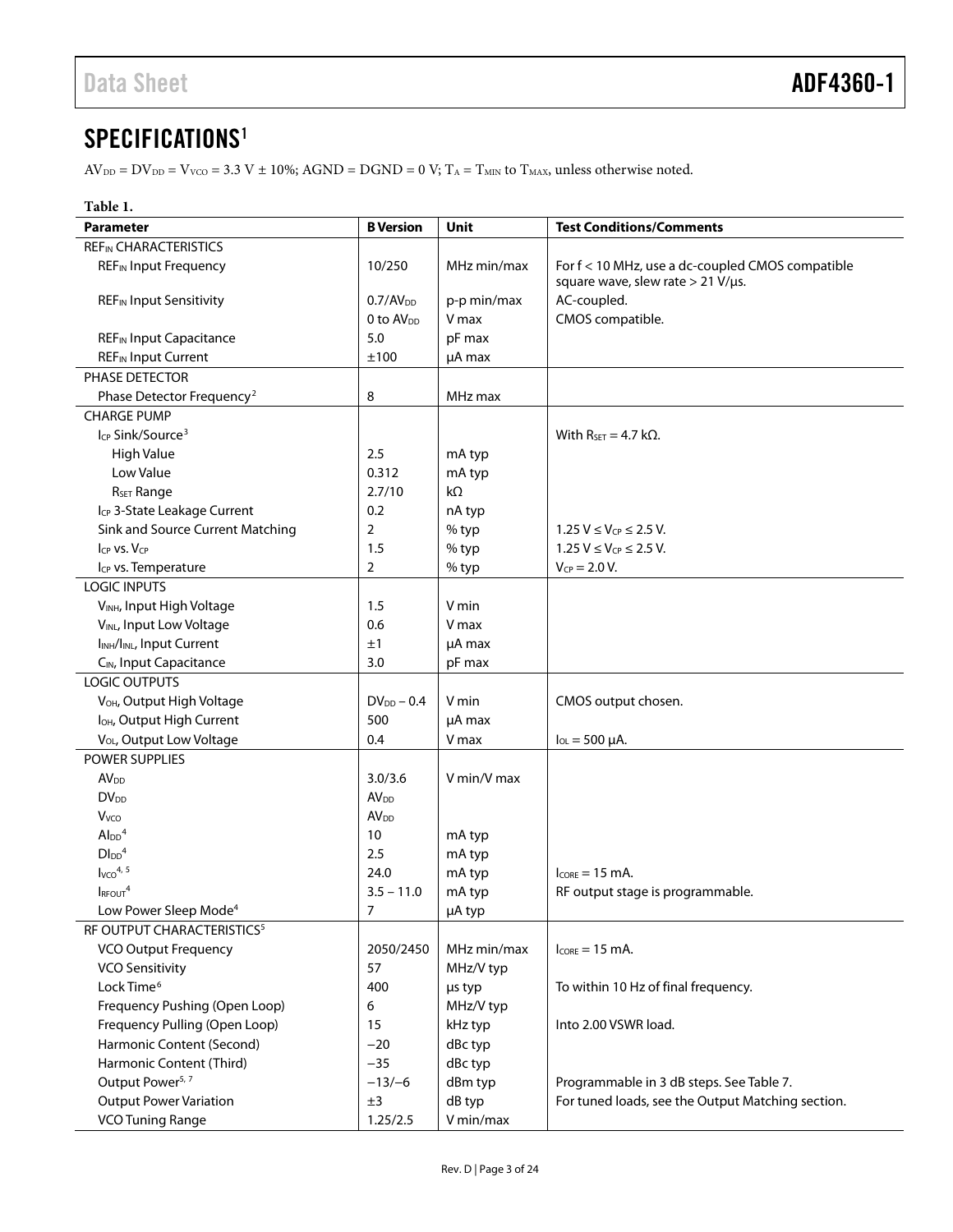<span id="page-3-0"></span>

| <b>Parameter</b>                                        | <b>B</b> Version | Unit        | <b>Test Conditions/Comments</b> |
|---------------------------------------------------------|------------------|-------------|---------------------------------|
| NOISE CHARACTERISTICS <sup>1, 5</sup>                   |                  |             |                                 |
| VCO Phase-Noise Performance <sup>8</sup>                | $-110$           | dBc/Hz typ  | At 100 kHz offset from carrier. |
|                                                         | $-130$           | dBc/Hz typ  | At 1 MHz offset from carrier.   |
|                                                         | $-141$           | dBc/Hz typ  | At 3 MHz offset from carrier.   |
|                                                         | $-148$           | dBc/Hz typ  | At 10 MHz offset from carrier.  |
| Synthesizer Phase-Noise Floor <sup>9</sup>              | $-172$           | dBc/Hz typ  | At 25 kHz PFD frequency.        |
|                                                         | $-163$           | dBc/Hz typ  | At 200 kHz PFD frequency.       |
|                                                         | $-147$           | dBc/Hz typ  | At 8 MHz PFD frequency.         |
| In-Band Phase Noise <sup>10, 11</sup>                   | $-81$            | dBc/Hz typ  | At 1 kHz offset from carrier.   |
| RMS Integrated Phase Error <sup>12</sup>                | 0.72             | Degrees typ | 100 Hz to 100 kHz.              |
| Spurious Signals due to PFD Frequency <sup>11, 13</sup> | $-70$            | dBc typ     |                                 |
| Level of Unlocked Signal with MTLD Enabled              | $-38$            | dBm typ     |                                 |

<sup>1</sup> Operating temperature range is –40°C to +85°C.

<sup>2</sup> Guaranteed by design. Sample tested to ensure compliance.

 $3$  I<sub>CP</sub> is internally modified to maintain constant-loop gain over the frequency range.

 $4 T_A = 25^{\circ}$ C; A $V_{DD} = DV_{DD} = V_{VCO} = 3.3 V$ ; P = 32.

<sup>5</sup> These characteristics are guaranteed for VCO Core Power = 15 mA.

 $6$  Jumping from 2.05 GHz to 2.45 GHz. PFD frequency = 200 kHz; loop bandwidth = 10 kHz.

<sup>7</sup> Using 50 Ω resistors to V<sub>VCO</sub> into a 50 Ω load. For tuned loads, see th[e Output Matching](#page-21-1) section.

<sup>8</sup> The noise of the VCO is measured in open-loop conditions.

- <sup>9</sup> The synthesizer phase-noise floor is estimated by measuring the in-band phase noise at the output of the VCO and subtracting 20 log *N* (where N is the N divider value).
- <sup>10</sup> The phase noise is measured with th[e EV-ADF4360-1EB1Z](http://www.analog.com/adf4360-1?doc=adf4360-1.pdf) evaluation board and the HP8562E spectrum analyzer. The spectrum analyzer provides the REF<sub>IN</sub> for the synthesizer; offset frequency = 1 kHz.
- $^{11}$  f<sub>REFIN</sub> = 10 MHz; f<sub>PFD</sub> = 200 kHz; N = 12500; loop bandwidth = 10 kHz.

 $12 f_{REFIN} = 10 MHz$ ;  $f_{PFD} = 1 MHz$ ; N = 2400; loop bandwidth = 25 kHz.

<sup>13</sup> The spurious signals are measured with th[e EV-ADF4360-1EB1Z](http://www.analog.com/adf4360-1?doc=adf4360-1.pdf) evaluation board and the HP8562E spectrum analyzer. The spectrum analyzer provides the REF<sub>IN</sub> for the synthesizer;  $f_{\text{REFOUT}} = 10 \text{ MHz at } 0 \text{ dBm}$ .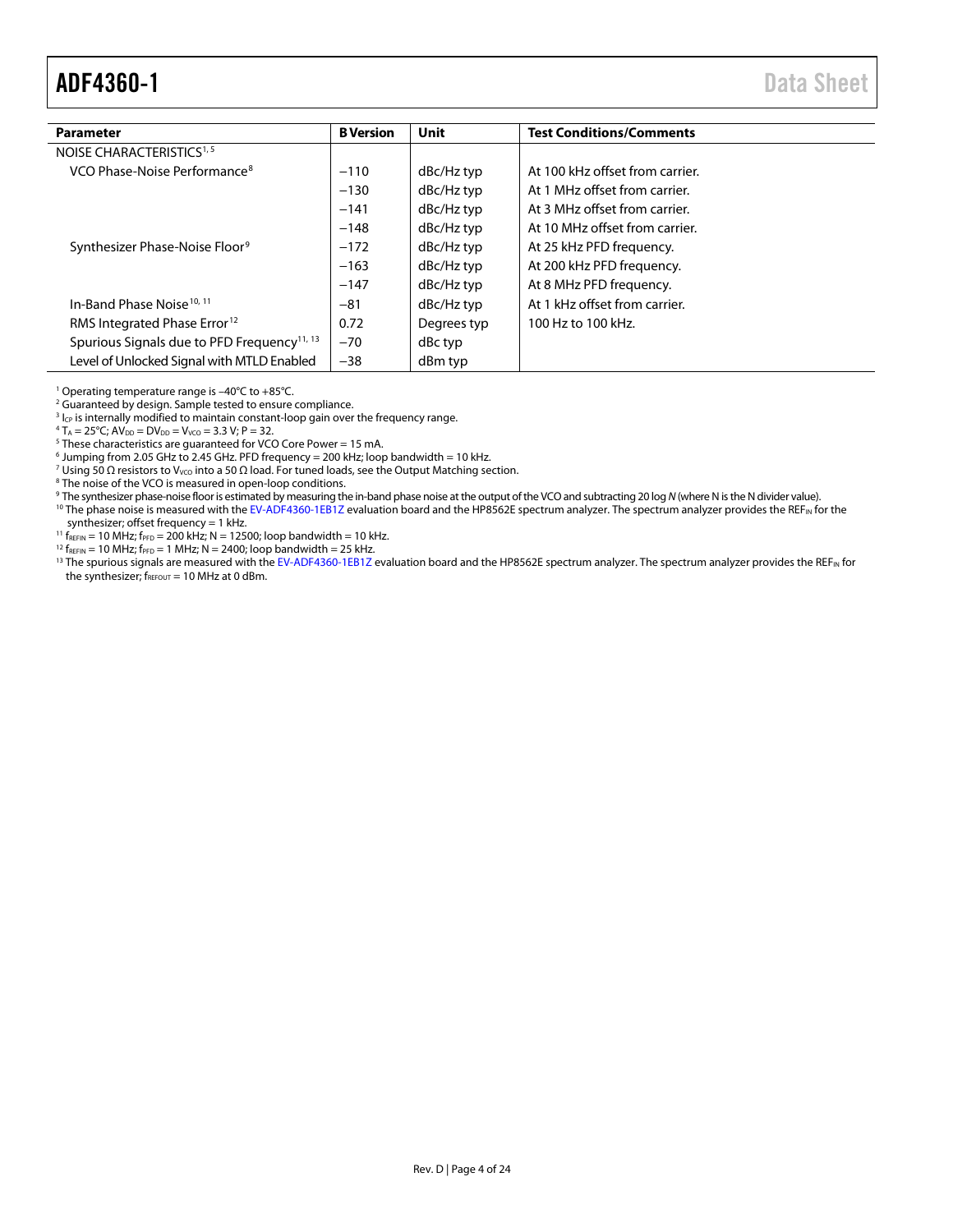## <span id="page-4-0"></span>TIMING CHARACTERISTICS<sup>1</sup>

 $AV_{DD} = DV_{DD} = V_{VCO} = 3.3 V \pm 10\%$ ; AGND = DGND = 0 V; 1.8 V and 3 V logic levels used; T<sub>A</sub> = T<sub>MIN</sub> to T<sub>MAX</sub>, unless otherwise noted.

| Table 2.         |                                                           |        |                                 |  |
|------------------|-----------------------------------------------------------|--------|---------------------------------|--|
| <b>Parameter</b> | Limit at T <sub>MIN</sub> to T <sub>MAX</sub> (B Version) | Unit   | <b>Test Conditions/Comments</b> |  |
| t1               | 20                                                        | ns min | LE Setup Time                   |  |
| t <sub>2</sub>   | 10                                                        | ns min | DATA to CLOCK Setup Time        |  |
| t <sub>3</sub>   | 10                                                        | ns min | DATA to CLOCK Hold Time         |  |
| t <sub>4</sub>   | 25                                                        | ns min | <b>CLOCK High Duration</b>      |  |
| t <sub>5</sub>   | 25                                                        | ns min | <b>CLOCK Low Duration</b>       |  |
| t <sub>6</sub>   | 10                                                        | ns min | CLOCK to LE Setup Time          |  |
| t,               | 20                                                        | ns min | LE Pulse Width                  |  |

<sup>1</sup> See th[e Power-Up s](#page-15-0)ection for the recommended power-up procedure for this device.

<span id="page-4-1"></span>

Figure 2. Timing Diagram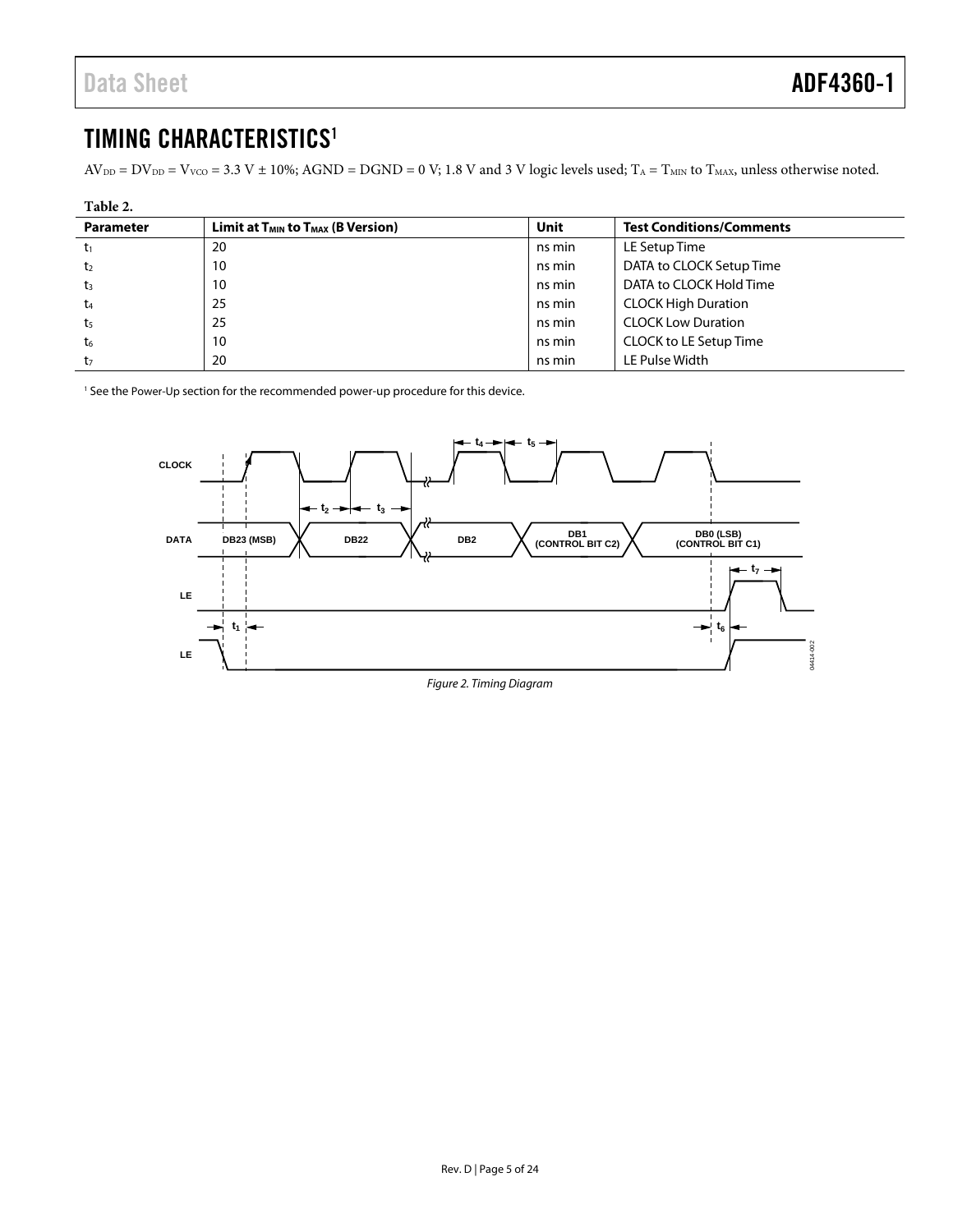## <span id="page-5-0"></span>ABSOLUTE MAXIMUM RATINGS

 $T_A = 25$ °C, unless otherwise noted.

#### **Table 3.**

| <b>Parameter</b>                     | Rating                              |
|--------------------------------------|-------------------------------------|
| $AV_{DD}$ to $GND1$                  | $-0.3$ V to $+3.9$ V                |
| AV <sub>DD</sub> to DV <sub>DD</sub> | $-0.3$ V to $+0.3$ V                |
| $V_{VCD}$ to GND                     | $-0.3$ V to $+3.9$ V                |
| Vyco t <b>o AV</b> pp                | $-0.3$ V to $+0.3$ V                |
| Digital I/O Voltage to GND           | $-0.3$ V to V <sub>DD</sub> + 0.3 V |
| Analog I/O Voltage to GND            | $-0.3$ V to V <sub>DD</sub> + 0.3 V |
| <b>REF<sub>IN</sub></b> to GND       | $-0.3$ V to V <sub>pp</sub> + 0.3 V |
| Operating Temperature                |                                     |
| <b>Maximum Junction Temperature</b>  | $150^{\circ}$ C                     |
| $CSP \theta_{JA}$ Thermal Impedance  |                                     |
| Paddle Soldered                      | 50°C/W                              |
| Paddle Not Soldered                  | 88°C/W                              |
| Lead Temperature, Soldering Reflow   | 260°C                               |

 $1$  GND = AGND = DGND = 0 V.

Stresses at or above those listed under Absolute Maximum Ratings may cause permanent damage to the product. This is a stress rating only; functional operation of the product at these or any other conditions above those indicated in the operational section of this specification is not implied. Operation beyond the maximum operating conditions for extended periods may affect product reliability.

This device is a high performance RF integrated circuit with an ESD rating of <1 kV and it is ESD sensitive. Proper precautions should be taken for handling and assembly.

#### <span id="page-5-1"></span>**TRANSISTOR COUNT**

12543 (CMOS) and 700 (Bipolar)

#### <span id="page-5-2"></span>**ESD CAUTION**



ESD (electrostatic discharge) sensitive device. Charged devices and circuit boards can discharge without detection. Although this product features patented or proprietary protection circuitry, damage may occur on devices subjected to high energy ESD. Therefore, proper ESD precautions should be taken to avoid performance degradation or loss of functionality.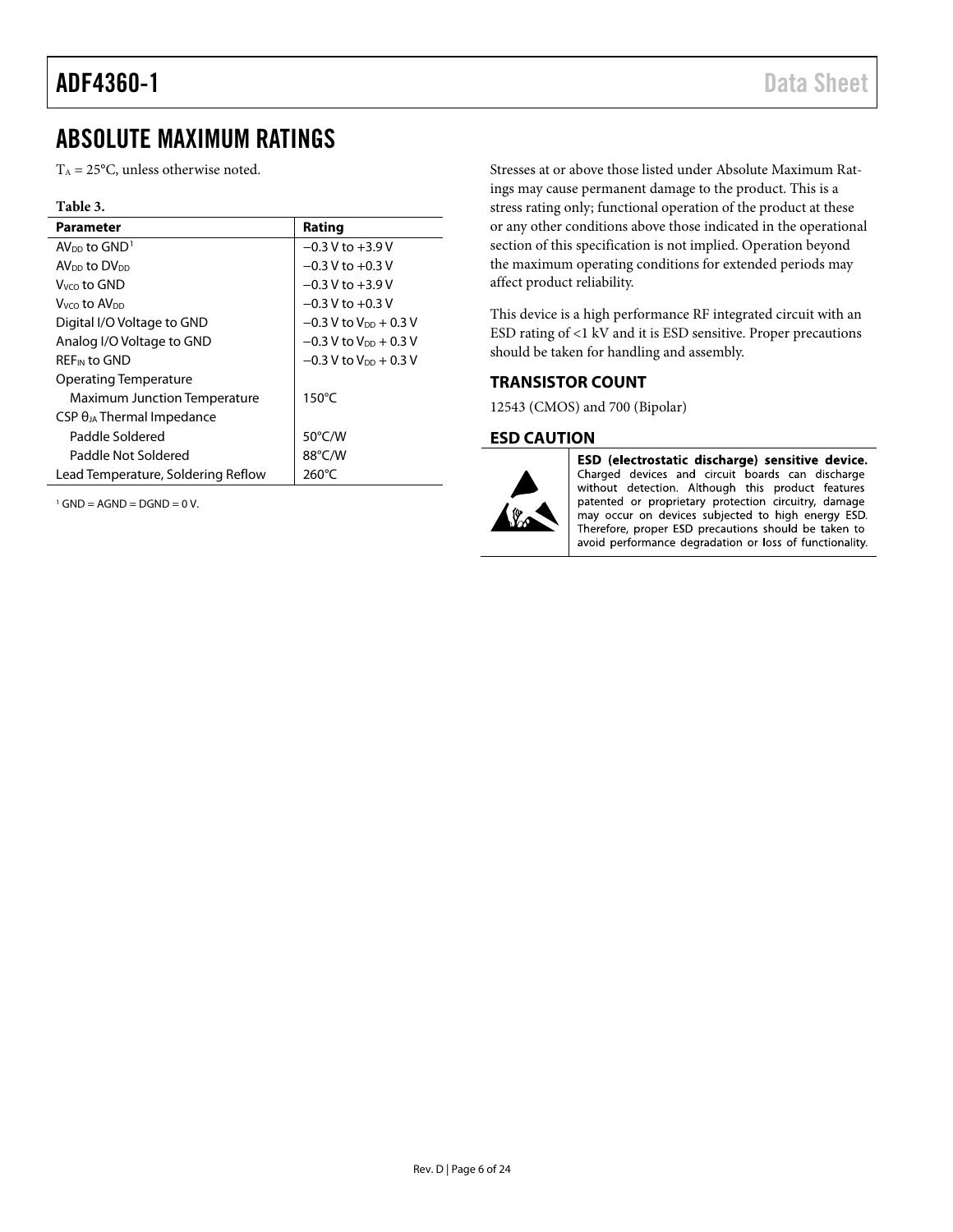## <span id="page-6-0"></span>PIN CONFIGURATION AND FUNCTION DESCRIPTIONS



*Figure 3. Pin Configuration*

#### **Table 4. Pin Function Descriptions**

| Pin No.        | <b>Mnemonic</b>          | <b>Description</b>                                                                                                                                                                                                                                             |
|----------------|--------------------------|----------------------------------------------------------------------------------------------------------------------------------------------------------------------------------------------------------------------------------------------------------------|
| $\mathbf{1}$   | <b>CPGND</b>             | Charge Pump Ground. This is the ground return path for the charge pump.                                                                                                                                                                                        |
| 2              | AV <sub>DD</sub>         | Analog Power Supply. This ranges from 3.0 V to 3.6 V. Decoupling capacitors to the analog ground plane<br>should be placed as close as possible to this pin. AV <sub>DD</sub> must have the same value as DV <sub>DD</sub> .                                   |
| 3, 8 to 11, 22 | <b>AGND</b>              | Analog Ground. This is the ground return path of the prescaler and VCO.                                                                                                                                                                                        |
| 4              | <b>RF<sub>out</sub>A</b> | VCO Output. The output level is programmable from -6 dBm to -13 dBm. See the Output Matching section<br>for a description of the various output stages.                                                                                                        |
| 5              | <b>RFourB</b>            | VCO Complementary Output. The output level is programmable from -6 dBm to -13 dBm. See the Output<br>Matching section for a description of the various output stages.                                                                                          |
| 6              | Vvco                     | Power Supply for the VCO. This ranges from 3.0 V to 3.6 V. Decoupling capacitors to the analog ground plane<br>should be placed as close as possible to this pin. V <sub>VCO</sub> must have the same value as AV <sub>DD</sub> .                              |
| 7              | <b>V</b> TUNE            | Control Input to the VCO. This voltage determines the output frequency and is derived from filtering the CP<br>output voltage.                                                                                                                                 |
| 12             | C <sub>C</sub>           | Internal Compensation Node. This pin must be decoupled to ground with a 10 nF capacitor.                                                                                                                                                                       |
| 13             | RSET                     | Connecting a resistor between this pin and CP <sub>GND</sub> sets the maximum charge pump output current for the<br>synthesizer. The nominal voltage potential at the R <sub>SET</sub> pin is 0.6 V. The relationship between $I_{CP}$ and R <sub>SET</sub> is |
|                |                          | $I_{CPmax} = \frac{11.75}{R_{SFT}}$                                                                                                                                                                                                                            |
|                |                          | where $R_{\text{SET}} = 4.7 \text{ k}\Omega$ , $I_{CPMAX} = 2.5 \text{ mA}$ .                                                                                                                                                                                  |
| 14             | $C_N$                    | Internal Compensation Node. This pin must be decoupled to Vvco with a 10 µF capacitor.                                                                                                                                                                         |
| 15             | <b>DGND</b>              | Digital Ground.                                                                                                                                                                                                                                                |
| 16             | <b>REF<sub>IN</sub></b>  | Reference Input. This is a CMOS input with a nominal threshold of V <sub>DD</sub> /2 and a dc equivalent input resistance of<br>100 kΩ. See Figure 10. This input can be driven from a TTL or CMOS crystal oscillator or it can be ac-coupled.                 |
| 17             | <b>CLK</b>               | Serial Clock Input. This serial clock is used to clock in the serial data to the registers. The data is latched into<br>the 24-bit shift register on the CLK rising edge. This input is a high impedance CMOS input.                                           |
| 18             | <b>DATA</b>              | Serial Data Input. The serial data is loaded MSB first with the two LSBs being the control bits. This input is a<br>high impedance CMOS input.                                                                                                                 |
| 19             | <b>LE</b>                | Load Enable, CMOS Input. When LE goes high, the data stored in the shift registers is loaded into one of the<br>four latches, and the relevant latch is selected using the control bits.                                                                       |
| 20             | <b>MUXOUT</b>            | This multiplexer output allows either the lock detect, the scaled RF, or the scaled reference frequency to be<br>accessed externally.                                                                                                                          |
| 21             | <b>DV<sub>DD</sub></b>   | Digital Power Supply. This ranges from 3.0 V to 3.6 V. Decoupling capacitors to the digital ground plane<br>should be placed as close as possible to this pin. DV <sub>DD</sub> must have the same value as AV <sub>DD</sub> .                                 |
| 23             | <b>CE</b>                | Chip Enable. A logic low on this pin powers down the device and puts the charge pump into three-state<br>mode. Taking the pin high powers up the device depending on the status of the power-down bits.                                                        |
| 24             | <b>CP</b>                | Charge Pump Output. When enabled, this provides $\pm$ l <sub>CP</sub> to the external loop filter, which in turn drives the<br>internal VCO.                                                                                                                   |
|                | EP                       | Exposed Pad. The exposed pad must be connected to AGND.                                                                                                                                                                                                        |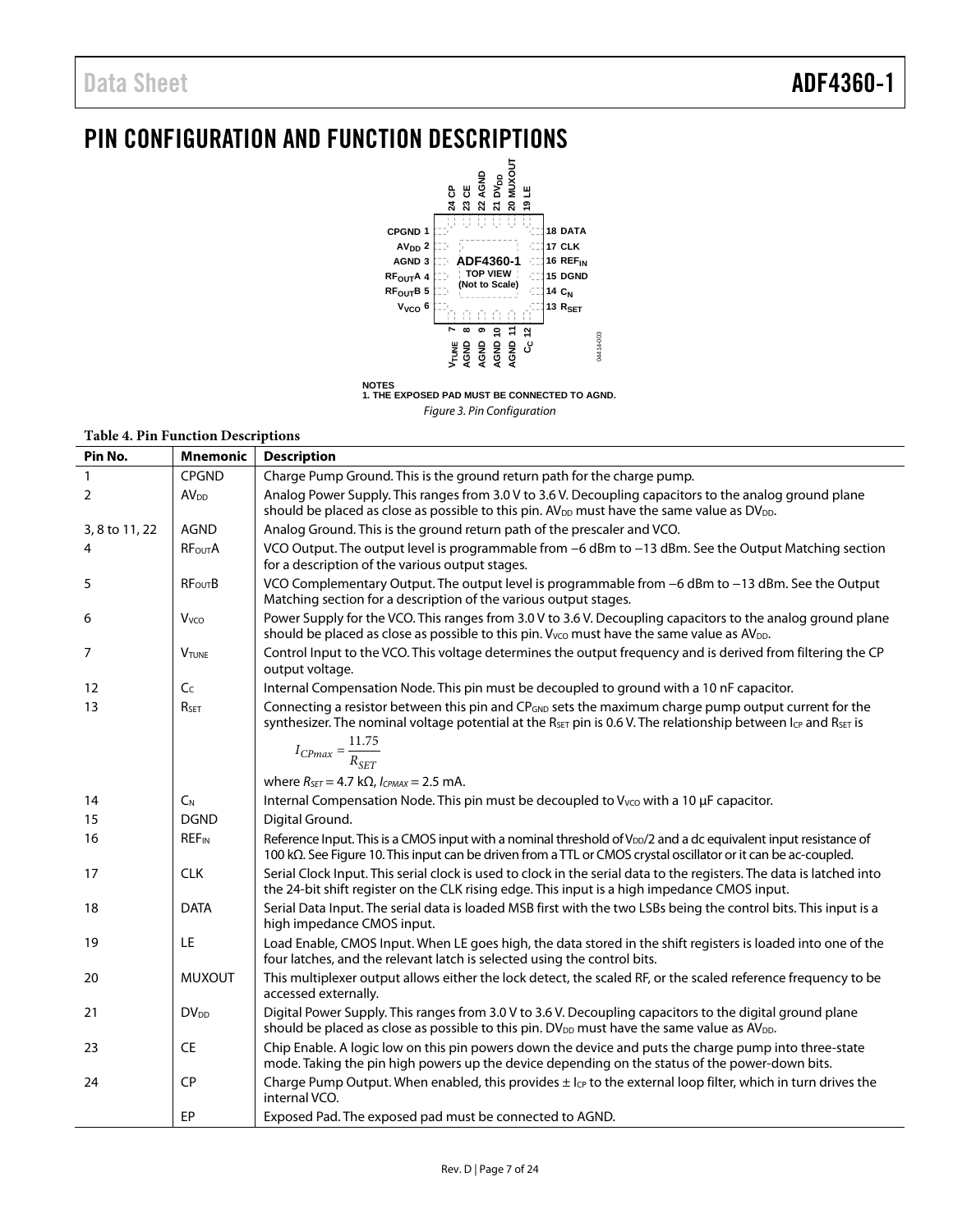## <span id="page-7-0"></span>TYPICAL PERFORMANCE CHARACTERISTICS



*Figure 4. Open Loop VCO Phase Noise*



*Figure 5. VCO Phase Noise, 2250 MHz, 200 kHz PFD, 10 kHz Loop Bandwidth*



*Figure 6. VCO Phase Noise, 1125 MHz, Divide-by-2 Enabled, 200 kHz PFD, 10 kHz Loop Bandwidth*



*Figure 7. Close-In Phase Noise at 2250 MHz (200 kHz Channel Spacing)*



*Figure 8. Reference Spurs at 2250 MHz (200 kHz Channel Spacing, 10 kHz Loop Bandwidth)*



*Figure 9. Reference Spurs at 2250 MHz (1 MHz Channel Spacing, 25 kHz Loop Bandwidth)*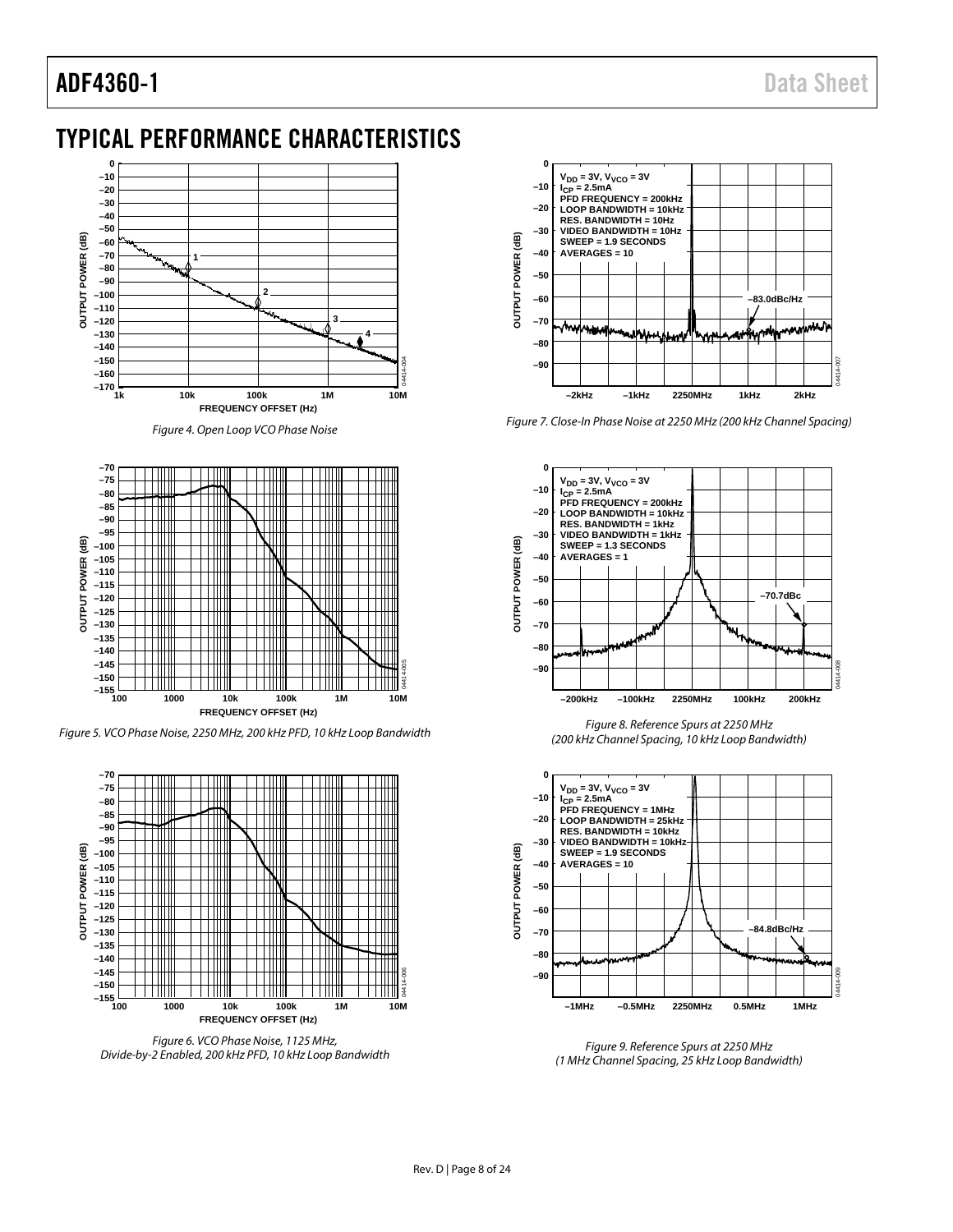## <span id="page-8-0"></span>CIRCUIT DESCRIPTION

## <span id="page-8-1"></span>**REFERENCE INPUT SECTION**

The reference input stage is shown i[n Figure 10.](#page-8-6) SW1 and SW2 are normally closed switches. SW3 is normally open. When power-down is initiated, SW3 is closed, and SW1 and SW2 are opened. This ensures that there is no loading of the  $REF_{IN}$  pin on power-down.



### <span id="page-8-6"></span><span id="page-8-2"></span>**PRESCALER (P/P + 1)**

The dual-modulus prescaler  $(P/P + 1)$ , along with the A and B counters, enables the large division ratio, N, to be realized  $(N =$  $BP + A$ ). The dual-modulus prescaler, operating at CML levels, takes the clock from the VCO and divides it down to a manageable frequency for the CMOS A and B counters. The prescaler is programmable. It can be set in software to 8/9, 16/17, or 32/33 and is based on a synchronous 4/5 core. There is a minimum divide ratio possible for fully contiguous output frequencies; this minimum is determined by P, the prescaler value, and is given by  $(P^2-P)$ .

### <span id="page-8-3"></span>**A AND B COUNTERS**

The A and B CMOS counters combine with the dual-modulus prescaler to allow a wide range division ratio in the PLL feedback counter. The counters are specified to work when the prescaler output is 300 MHz or less. Thus, with a VCO frequency of 2.5 GHz, a prescaler value of 16/17 is valid, but a value of 8/9 is not valid.

#### **Pulse Swallow Function**

The A and B counters, in conjunction with the dual-modulus prescaler, make it possible to generate output frequencies that are spaced only by the reference frequency divided by R. The VCO frequency equation is

$$
f_{VCO} = ((P \times B) + A) \times f_{REFIN}/R
$$

where:

*f<sub>VCO</sub>* is the output frequency of the VCO.

*P* is the preset modulus of the dual-modulus prescaler (8/9, 16/17, and so on).

*B* is the preset divide ratio of the binary 13-bit counter (3 to 8191). *A* is the preset divide ratio of the binary 5-bit swallow counter (0 to 31).

*fREFIN* is the external reference frequency oscillator.



### <span id="page-8-4"></span>**R COUNTER**

The 14-bit R counter allows the input reference frequency to be divided down to produce the reference clock to the phase frequency detector (PFD). Division ratios from 1 to 16,383 are allowed.

## <span id="page-8-5"></span>**PFD AND CHARGE PUMP**

The PFD takes inputs from the R counter and N counter  $(N = BP + A)$  and produces an output proportional to the phase and frequency difference between them[. Figure 12](#page-8-7) is a simplified schematic. The PFD includes a programmable delay element that controls the width of the antibacklash pulse. This pulse ensures that there is no dead zone in the PFD transfer function and minimizes phase noise and reference spurs. Two bits in the R counter latch, ABP2 and ABP1, control the width of the pulse (see [Table 9\)](#page-14-0).

<span id="page-8-7"></span>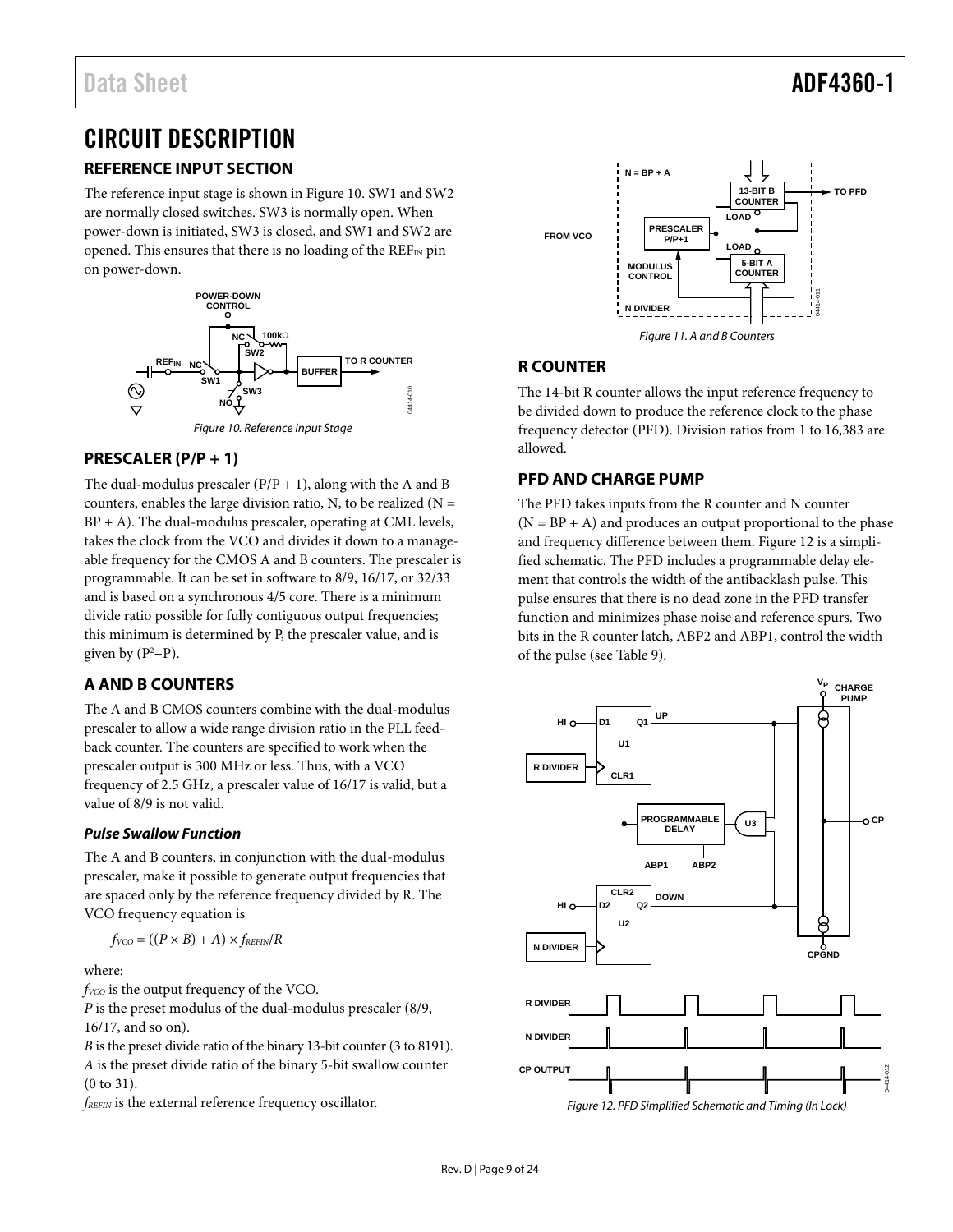## <span id="page-9-0"></span>**MUXOUT AND LOCK DETECT**

The output multiplexer on th[e ADF4360-1](http://www.analog.com/adf4360-1?doc=adf4360-1.pdf) allows the user to access various internal points on the chip. The state of MUX-OUT is controlled by M3, M2, and M1 in the function latch. The full truth table is shown i[n Table 7.](#page-12-0) [Figure 13](#page-9-3) shows the MUXOUT section in block diagram form.

### *Lock Detect*

MUXOUT can be programmed for two types of lock detect: digital and analog. Digital lock detect is active high. When LDP in the R counter latch is set to 0, digital lock detect is set high when the phase error on three consecutive phase detector cycles is less than 15 ns.

With LDP set to 1, five consecutive cycles of less than 15 ns phase error are required to set the lock detect. It stays set high until a phase error greater than 25 ns is detected on any subsequent PD cycle.

The N-channel open-drain analog lock detect should be operated with an external pull-up resistor of 10 k $\Omega$  nominal. When lock has been detected, the output is high with narrow lowgoing pulses.





## <span id="page-9-3"></span><span id="page-9-1"></span>**INPUT SHIFT REGISTER**

The digital section of th[e ADF4360-1](http://www.analog.com/adf4360-1?doc=adf4360-1.pdf) includes a 24-bit input shift register, a 14-bit R counter, and an 18-bit N counter, comprising of a 5-bit A counter and a 13-bit B counter. Data is clocked into the 24-bit shift register on each rising edge of CLK. The data is clocked in MSB first. Data is transferred from the shift register to one of four latches on the rising edge of LE. The destination latch is determined by the state of the two control bits (C2, C1) in the shift register. The two LSBs are DB1 and DB0, as shown in [Figure 2.](#page-4-1)

The truth table for these bits is shown in [Table 5.](#page-9-4) [Table 6](#page-11-1) shows a summary of how the latches are programmed. Note that the test mode latch is used for factory testing and should not be programmed by the user.

<span id="page-9-4"></span>

| <b>Control Bits</b> |   |                        |
|---------------------|---|------------------------|
| C)                  |   | Data Latch             |
|                     |   | Control Latch          |
|                     |   | <b>R</b> Counter       |
|                     | 0 | N Counter (A and B)    |
|                     |   | <b>Test Mode Latch</b> |

### <span id="page-9-2"></span>**VCO**

The VCO core in th[e ADF4360-1](http://www.analog.com/adf4360-1?doc=adf4360-1.pdf) uses eight overlapping bands, as shown i[n Figure 14,](#page-9-5) to allow a wide frequency range to be covered without a large VCO sensitivity  $(K_V)$  and resultant poor phase noise and spurious performance.

The correct band is chosen automatically by the band select logic at power-up or whenever the N counter latch is updated. It is important that the correct write sequence be followed at powerup. This sequence is

- 1. R counter latch
- 2. Control latch
- 3. N counter latch

During band select, which takes five PFD cycles, the VCO VTUNE is disconnected from the output of the loop filter and connected to an internal reference voltage.



*Figure 14. Frequency vs. VTUNE[, ADF4360-1](http://www.analog.com/adf4360-1?doc=adf4360-1.pdf)*

<span id="page-9-5"></span>The R counter output is used as the clock for the band select logic and should not exceed 1 MHz. A programmable divider is provided at the R counter input to allow division by 1, 2, 4, or 8 and is controlled by Bits BSC1 and BSC2 in the R counter latch. Where the required PFD frequency exceeds 1 MHz, the divide ratio should be set to allow enough time for correct band selection.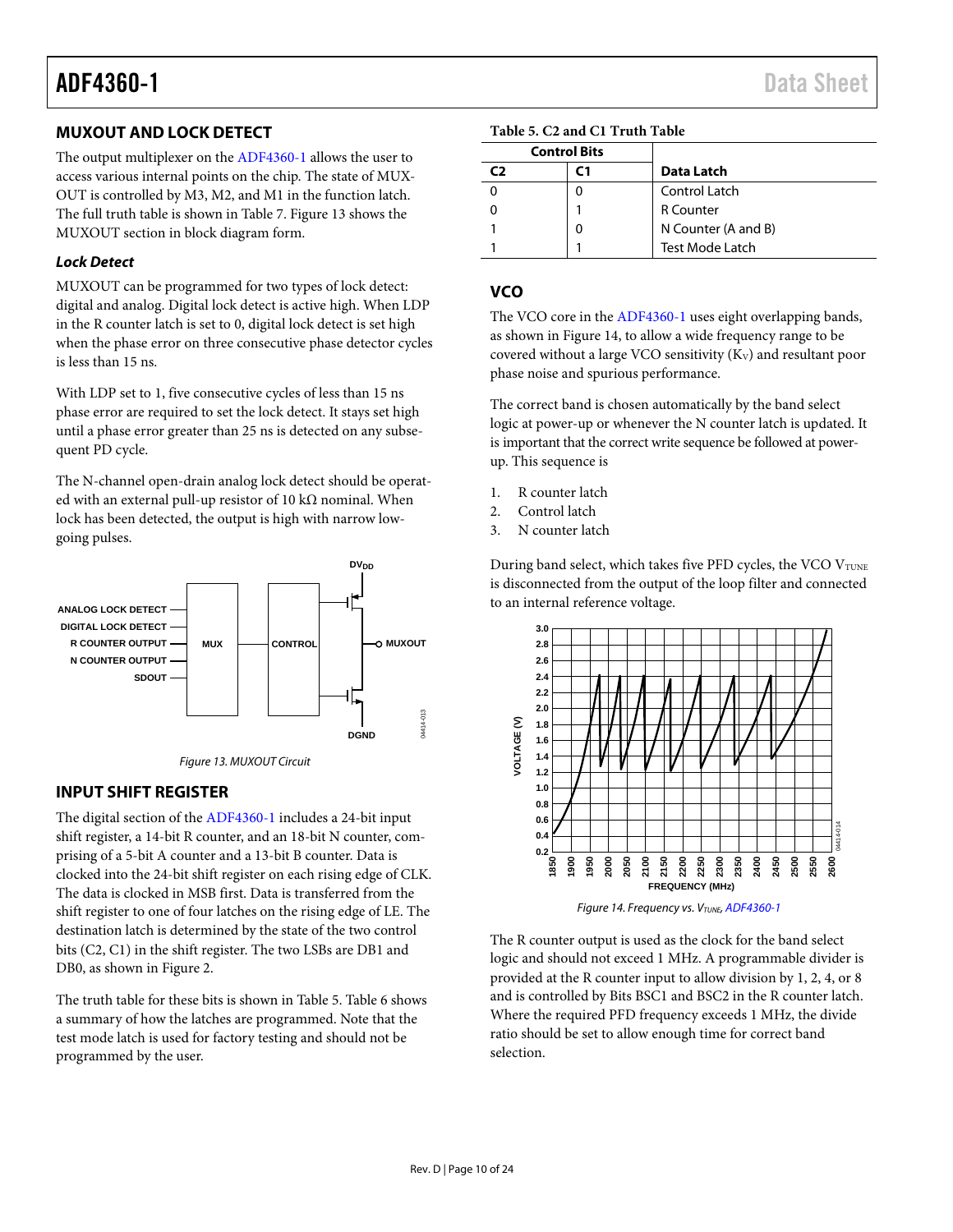After band select, normal PLL action resumes. The nominal value of KV is 57 MHz/V or 28 MHZ/V if divide-by-2 operation has been selected (by programming DIV2 [DB22], high in the N counter latch). Th[e ADF4360-1](http://www.analog.com/adf4360-1?doc=adf4360-1.pdf) contains linearization circuitry to minimize any variation of the product of I<sub>CP</sub> and K<sub>V</sub>.

The operating current in the VCO core is programmable in four steps: 5 mA, 10 mA, 15 mA, and 20 mA. This is controlled by Bits PC1 and PC2 in the control latch.

## <span id="page-10-0"></span>**OUTPUT STAGE**

The RF<sub>OUT</sub>A and RF<sub>OUT</sub>B pins of the [ADF4360-1](http://www.analog.com/adf4360-1?doc=adf4360-1.pdf) are connected to the collectors of an NPN differential pair driven by buffered outputs of the VCO, as shown i[n Figure 15.](#page-10-1) To allow the user to optimize the power dissipation versus the output power requirements, the tail current of the differential pair is programmable via Bits PL1 and PL2 in the control latch. Four current levels may be set: 3.5 mA, 5 mA, 7.5 mA, and 11 mA. These levels give output power levels of −13 dBm, −10.5 dBm, −8 dBm, and −6 dBm, respectively, using a 50 Ω resistor to V<sub>DD</sub> and ac coupling into a 50  $\Omega$  load. Alternatively, both outputs can be combined in a 1 + 1:1 transformer or a 180° microstrip coupler (see the [Output Matching](#page-21-1) section).

If the outputs are used individually, the optimum output stage consists of a shunt inductor to  $V_{DD}$ .

Another feature of th[e ADF4360-1](http://www.analog.com/adf4360-1?doc=adf4360-1.pdf) is that the supply current to the RF output stage is shut down until the device achieves lock as measured by the digital lock detect circuitry. This is enabled by the mute-till-lock detect (MTLD) bit in the control latch.



<span id="page-10-1"></span>*Figure 15. Output Stag[e ADF4360-1](http://www.analog.com/adf4360-1?doc=adf4360-1.pdf)*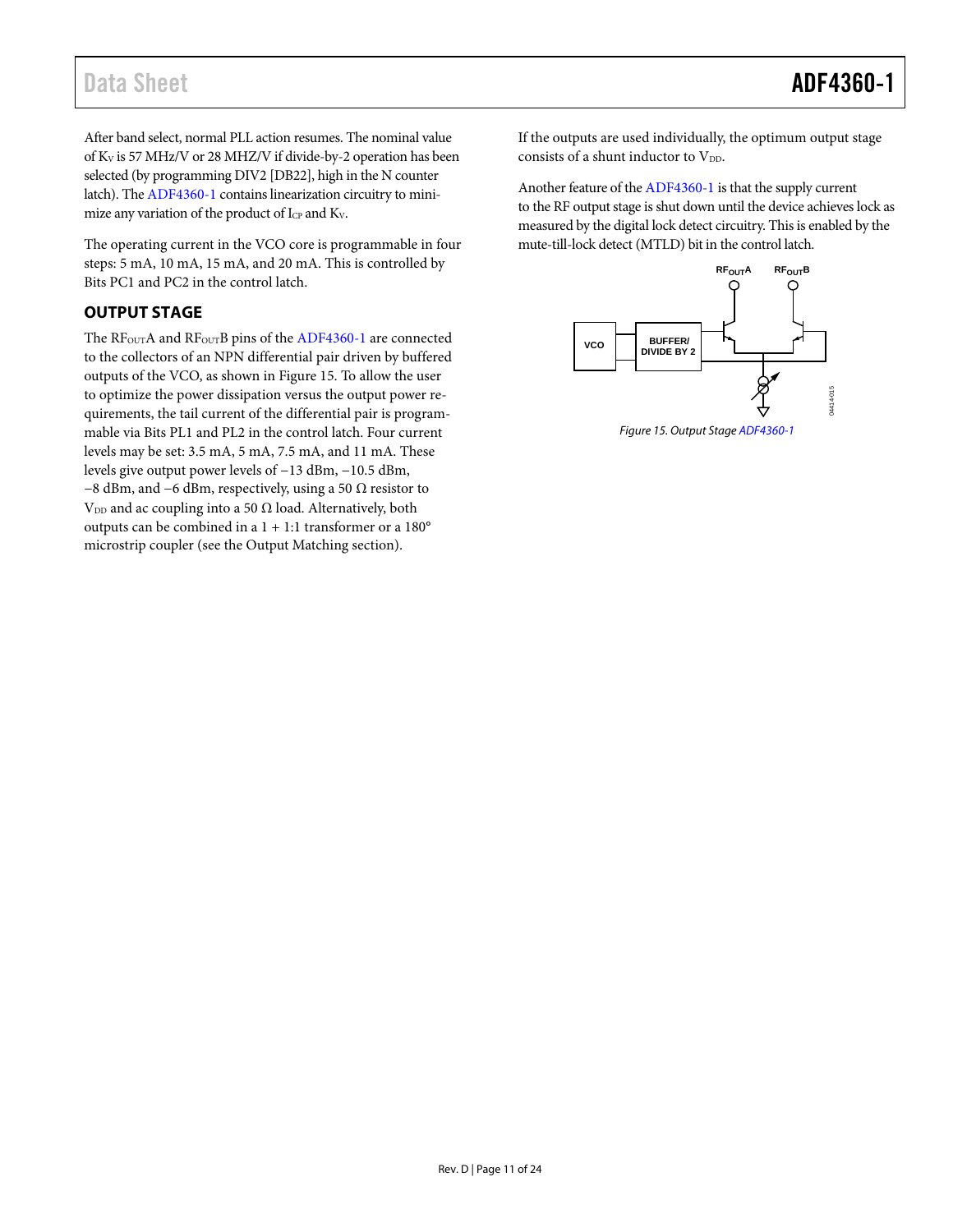## <span id="page-11-0"></span>**LATCH STRUCTURE**

[Table 6](#page-11-1) shows the three on-chip latches for th[e ADF4360-1.](http://www.analog.com/adf4360-1?doc=adf4360-1.pdf) The two LSBs determine which latch is programmed.

### <span id="page-11-1"></span>**Table 6. Latch Structure**

#### **CONTROL LATCH**

|                | <b>PRESCALER</b><br><b>VALUE</b>                                                                | $\sim$<br>۰<br>٥<br>ᅐᅌ      | ╷空下<br>ÿξ<br>$\circ$<br>ᄫᄫ |      | <b>CURRENT</b><br><b>SETTING 2</b> |      |        | <b>CURRENT</b><br>SETTING 1 |                  |                 | <b>OUTPUT</b><br><b>POWER</b><br>LEVEL | ≓<br>운로           | z<br>ပ<br>ී | ш<br>ပ          | α,<br>喉눈<br>ш<br>인도필의 |                | <b>MUXOUT</b><br><b>CONTROL</b> |     | 없<br>통쓺<br>ய<br>≃<br>o | <b>CORE</b><br><b>POWER</b> | LEVEL           | <b>CONTROL</b>  | <b>BITS</b>     |
|----------------|-------------------------------------------------------------------------------------------------|-----------------------------|----------------------------|------|------------------------------------|------|--------|-----------------------------|------------------|-----------------|----------------------------------------|-------------------|-------------|-----------------|-----------------------|----------------|---------------------------------|-----|------------------------|-----------------------------|-----------------|-----------------|-----------------|
|                | DB23   DB22   DB21   DB20   DB19   DB18   DB17   DB16   DB15   DB14   DB13   DB12   DB11   DB10 |                             |                            |      |                                    |      |        |                             |                  |                 |                                        |                   |             | DB <sub>9</sub> | DB <sub>8</sub>       | DB7            | DB <sub>6</sub>                 | DB5 | DB4                    | DB <sub>3</sub>             | DB <sub>2</sub> | DB <sub>1</sub> | DB <sub>0</sub> |
| P <sub>2</sub> | P <sub>1</sub>                                                                                  | P <sub>D</sub> <sub>2</sub> | PD <sub>1</sub>            | CPI6 | CPI5                               | CPI4 | I CPI3 | CPI <sub>2</sub>            | CP <sub>11</sub> | PL <sub>2</sub> | PL <sub>1</sub>                        | <b>IMTLDI CPG</b> |             | СP              | <b>PDP</b>            | M <sub>3</sub> | M <sub>2</sub>                  | M1  | <b>CR</b>              | PC <sub>2</sub>             | PC <sub>1</sub> | C2(0) C1(0)     |                 |

#### **N COUNTER LATCH**

| DIVIDE-BY-<br>2 SELECT | DIVIDE<br>ิ<br>٠r<br>m           | <b>GAIN</b><br>င်            |              |            |                                                                                 |                                                                                             |                          | <b>13-BIT B COUNTER</b> |           |           |                        |           |                  |                 |                 | ۵<br>><br>Æ<br><b>S</b><br>RE |                 | <b>5-BIT A COUNTER</b> |                               |                 |                 |     | <b>CONTROL</b><br><b>BITS</b> |
|------------------------|----------------------------------|------------------------------|--------------|------------|---------------------------------------------------------------------------------|---------------------------------------------------------------------------------------------|--------------------------|-------------------------|-----------|-----------|------------------------|-----------|------------------|-----------------|-----------------|-------------------------------|-----------------|------------------------|-------------------------------|-----------------|-----------------|-----|-------------------------------|
|                        | DB23   DB22   DB21   DB20   DB19 |                              |              |            |                                                                                 |                                                                                             | DB18 DB17 DB16 DB15 DB14 |                         |           |           | <b>DB13 DB12</b>       |           | <b>DB11 DB10</b> | DB <sub>9</sub> | DB <sub>8</sub> | DB7                           | DB <sub>6</sub> | DB <sub>5</sub>        | DB4                           | DB <sub>3</sub> | DB <sub>2</sub> | DB1 | DB <sub>0</sub>               |
| DIVSEL DIV2            |                                  | <b>CPG</b>                   | <b>B13</b>   | <b>B12</b> | <b>B11</b>                                                                      | <b>B10</b>                                                                                  | B <sub>9</sub>           | B <sub>8</sub>          | <b>B7</b> | <b>B6</b> | <b>B5</b>              | <b>B4</b> | B <sub>3</sub>   | <b>B2</b>       | <b>B1</b>       | <b>RSV</b>                    | A <sub>5</sub>  | A4                     | A3                            | A2              | Α1              |     | C2(1) C1(0)                   |
|                        |                                  |                              |              |            |                                                                                 |                                                                                             |                          |                         |           |           | <b>R COUNTER LATCH</b> |           |                  |                 |                 |                               |                 |                        |                               |                 |                 |     |                               |
| RESERVED               | <b>RVED</b><br>RESEI             | <b>BAND</b><br><b>SELECT</b> | <b>CLOCK</b> |            | <b>TEST<br/> MODE<br/> MODE<br/> LOCK<br/> DETECT<br/> DETECT<br/> PRECISIC</b> | <b>ANTI-</b><br><b>BACKLASH</b><br><b>14-BIT REFERENCE COUNTER</b><br><b>PULSE</b><br>WIDTH |                          |                         |           |           |                        |           |                  |                 |                 |                               |                 |                        | <b>CONTROL</b><br><b>BITS</b> |                 |                 |     |                               |

#### **R COUNTER LATCH**

| 品<br>ESERV<br>α | ≏<br>ш<br>≃<br>ш<br>ທ<br>ш<br>≃                                       | <b>BAND</b><br><b>SELECT</b><br><b>CLOCK</b> | . ш | 공휴회        | <b>BACKLASH</b> | ANTI-<br><b>PULSE</b><br>WIDTH |            |            |                 |            | <b>14-BIT REFERENCE COUNTER</b> |                 |     |                |                 |                 |                |                 |                 | <b>CONTROL</b><br><b>BITS</b> |                               |
|-----------------|-----------------------------------------------------------------------|----------------------------------------------|-----|------------|-----------------|--------------------------------|------------|------------|-----------------|------------|---------------------------------|-----------------|-----|----------------|-----------------|-----------------|----------------|-----------------|-----------------|-------------------------------|-------------------------------|
|                 | DB23 DB22 DB21 DB20 DB19 DB18 DB17 DB16 DB15 DB14 DB13 DB12 DB11 DB10 |                                              |     |            |                 |                                |            |            |                 |            |                                 | DB <sub>9</sub> | DB8 | DB7            | DB <sub>6</sub> | DB <sub>5</sub> | DB4            | DB <sub>3</sub> | DB <sub>2</sub> | DB <sub>1</sub>               | DB <sub>0</sub>               |
| <b>RSV</b>      | <b>RSV</b>                                                            | <b>IBSC2 BSC1 I TMB</b>                      |     | <b>LDP</b> |                 | ABP2 ABP1  R14                 | <b>R13</b> | <b>R12</b> | R <sub>11</sub> | <b>R10</b> | R9                              | R8              | R7  | R <sub>6</sub> | R <sub>5</sub>  | R4              | R <sub>3</sub> | R <sub>2</sub>  | R <sub>1</sub>  |                               | $ C2(0) C1(1) ^{\frac{4}{3}}$ |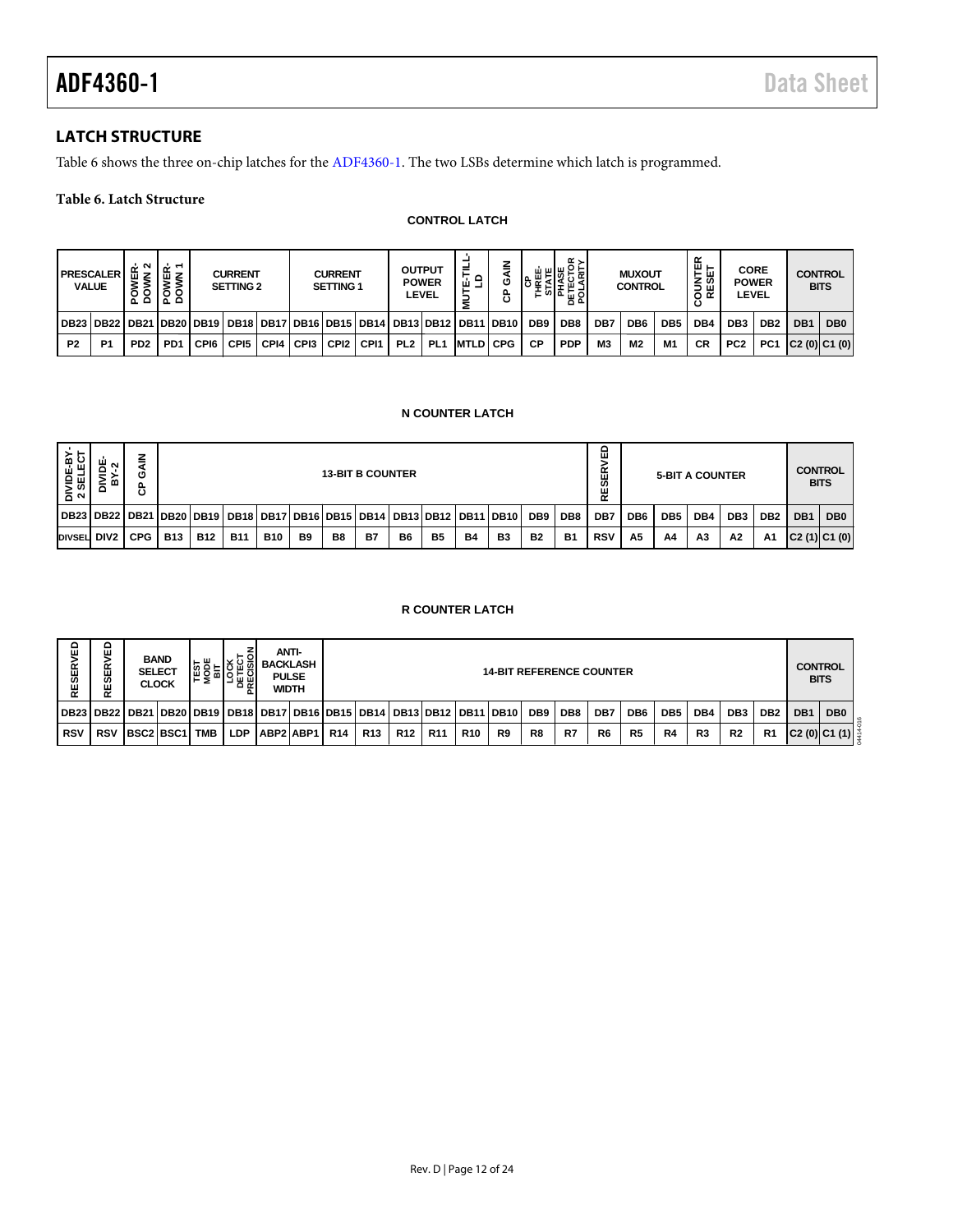## Data Sheet **ADF4360-1**

#### <span id="page-12-0"></span>**Table 7. Control Latch**

|                                                       | <b>PRESCALER</b><br><b>VALUE</b>                                                                                                                                                                                                                                                                                                                                                                                                                                                                                                                                                                                                                 | POWER-<br>DOWN 2                     | POWER-<br>DOWN 1                                                              |                                | <b>CURRENT</b><br><b>SETTING 2</b>                                                   |                                      |                                                                                                                                             | <b>CURRENT</b><br><b>SETTING 1</b>                                  |                                                     |                 | <b>OUTPUT</b><br><b>POWER</b><br><b>LEVEL</b>  | MUTE-TILL-<br>$\mathbf{a}$ | GAIN<br>ဇိ                                                |                 | <b>CP<br/>THREE-</b><br>STATE<br>PHASE<br>DETECTOR<br>POLARITY<br>POLARITY |                                                       | <b>MUXOUT</b><br><b>CONTROL</b>                               |                                                                                | COUNTER<br>RESET                                                         | <b>CORE</b><br><b>POWER</b><br><b>LEVEL</b>                                          |                                                                                         | <b>CONTROL</b>                                                                                                 | <b>BITS</b>             |
|-------------------------------------------------------|--------------------------------------------------------------------------------------------------------------------------------------------------------------------------------------------------------------------------------------------------------------------------------------------------------------------------------------------------------------------------------------------------------------------------------------------------------------------------------------------------------------------------------------------------------------------------------------------------------------------------------------------------|--------------------------------------|-------------------------------------------------------------------------------|--------------------------------|--------------------------------------------------------------------------------------|--------------------------------------|---------------------------------------------------------------------------------------------------------------------------------------------|---------------------------------------------------------------------|-----------------------------------------------------|-----------------|------------------------------------------------|----------------------------|-----------------------------------------------------------|-----------------|----------------------------------------------------------------------------|-------------------------------------------------------|---------------------------------------------------------------|--------------------------------------------------------------------------------|--------------------------------------------------------------------------|--------------------------------------------------------------------------------------|-----------------------------------------------------------------------------------------|----------------------------------------------------------------------------------------------------------------|-------------------------|
| <b>DB23</b>                                           | <b>DB22</b>                                                                                                                                                                                                                                                                                                                                                                                                                                                                                                                                                                                                                                      | <b>DB21</b>                          | <b>DB20</b>                                                                   | <b>DB19</b>                    | <b>DB18</b>                                                                          | <b>DB17</b>                          | <b>DB16 DB15</b>                                                                                                                            |                                                                     | <b>DB14</b>                                         |                 | <b>DB13 DB12</b>                               | <b>DB11</b>                | <b>DB10</b>                                               | DB <sub>9</sub> | DB <sub>8</sub>                                                            | DB7                                                   | DB <sub>6</sub>                                               | DB <sub>5</sub>                                                                | DB4                                                                      | DB <sub>3</sub>                                                                      | DB <sub>2</sub>                                                                         | DB1                                                                                                            | DB <sub>0</sub>         |
| P <sub>2</sub>                                        | <b>P1</b>                                                                                                                                                                                                                                                                                                                                                                                                                                                                                                                                                                                                                                        | P <sub>D</sub> <sub>2</sub>          | P <sub>D</sub> 1                                                              | CPI6                           | CPI <sub>5</sub>                                                                     | CPI4                                 | CPI3                                                                                                                                        | CPI <sub>2</sub>                                                    | CPI1                                                | PL <sub>2</sub> | PL <sub>1</sub>                                | <b>MTLD</b>                | <b>CPG</b>                                                | СP              | <b>PDP</b>                                                                 | M <sub>3</sub>                                        | M2                                                            | M <sub>1</sub>                                                                 | CR                                                                       | PC <sub>2</sub>                                                                      | PC <sub>1</sub>                                                                         |                                                                                                                | $C2(0)$ $C1(0)$         |
|                                                       |                                                                                                                                                                                                                                                                                                                                                                                                                                                                                                                                                                                                                                                  |                                      |                                                                               | CPI6<br>CPI3<br>$\pmb{0}$<br>0 | $\pmb{0}$<br>0                                                                       | CPI <sub>5</sub><br>CPI <sub>2</sub> | CPI4<br>CPI1<br>$\pmb{0}$<br>1                                                                                                              |                                                                     | $I_{CP}(mA)$<br>$4.7k\Omega$<br>0.31                |                 |                                                |                            |                                                           |                 | <b>PDP</b><br>0<br>$\overline{1}$                                          | <b>POLARITY</b><br><b>NEGATIVE</b><br><b>POSITIVE</b> | <b>PHASE DETECTOR</b>                                         |                                                                                | PC <sub>2</sub><br>0<br>$\bf{0}$<br>$\mathbf{1}$<br>$\overline{1}$<br>CR | PC <sub>1</sub><br>0<br>$\mathbf{1}$<br>0<br>1<br><b>COUNTER</b><br><b>OPERATION</b> | 5mA<br>10mA<br>15mA<br>20mA                                                             |                                                                                                                | <b>CORE POWER LEVEL</b> |
|                                                       | 0.62<br>$\bf{0}$<br>$\mathbf 0$<br>$\mathbf{1}$<br>0.93<br>$\bf{0}$<br>1<br>1<br>1.25<br>$\mathbf{0}$<br>$\bf{0}$<br>1.56<br><b>CP</b><br>$\mathbf{1}$<br>$\overline{\mathfrak{o}}$<br>$\mathbf{0}$<br>1.87<br>$\overline{1}$<br>1<br>$\mathbf{1}$<br>1<br>1<br>0<br>2.18<br>$\overline{1}$<br>$\mathbf{1}$<br>$\mathbf{1}$<br>2.50<br>CPG<br><b>CP GAIN</b><br>0<br><b>CURRENT SETTING 1</b><br><b>CURRENT SETTING 2</b><br>MUTE-TILL-LOCK DETECT<br><b>MTLD</b><br><b>DISABLED</b><br>0<br><b>ENABLED</b><br>$\mathbf 1$<br><b>OUTPUT POWER LEVEL</b><br>PL <sub>2</sub><br>PL <sub>1</sub><br>POWER INTO 50Ω (USING 50Ω TO V <sub>VCO</sub> ) |                                      |                                                                               |                                |                                                                                      |                                      |                                                                                                                                             | <b>CHARGE PUMP</b><br><b>OUTPUT</b><br><b>NORMAL</b><br>THREE-STATE |                                                     |                 |                                                | $\pmb{0}$<br>$\mathbf{1}$  | <b>NORMAL</b><br>R, A, B COUNTERS<br><b>HELD IN RESET</b> |                 |                                                                            |                                                       |                                                               |                                                                                |                                                                          |                                                                                      |                                                                                         |                                                                                                                |                         |
|                                                       |                                                                                                                                                                                                                                                                                                                                                                                                                                                                                                                                                                                                                                                  |                                      |                                                                               |                                |                                                                                      | 0<br>0<br>1<br>1                     | 0<br>1<br>0<br>$\mathbf{1}$                                                                                                                 |                                                                     | <b>CURRENT</b><br>3.5mA<br>5.0mA<br>7.5mA<br>11.0mA |                 | $-13dBm$<br>$-10.5$ d $Bm$<br>$-8dBr$<br>-6dBm |                            |                                                           |                 |                                                                            |                                                       | M <sub>3</sub><br>0<br>$\bf{0}$<br>0<br>0<br>1<br>1<br>1<br>1 | M <sub>2</sub><br>0<br>$\bf{0}$<br>1<br>$\mathbf 1$<br>0<br>$\Omega$<br>1<br>1 | M1<br>0<br>$\mathbf{1}$<br>0<br>1<br>0<br>1<br>$\pmb{0}$<br>1            |                                                                                      | <b>OUTPUT</b><br>(ACTIVE HIGH)<br>DV <sub>DD</sub><br><b>LOCK DETECT</b><br><b>DGND</b> | THREE-STATE OUTPUT<br><b>DIGITAL LOCK DETECT</b><br>N DIVIDER OUTPUT<br>R DIVIDER OUTPUT<br>SERIAL DATA OUTPUT | N-CHANNEL OPEN-DRAIN    |
| P <sub>2</sub><br>0<br>$\pmb{0}$<br>$\mathbf{1}$<br>1 | P <sub>1</sub><br>0<br>$\mathbf{1}$<br>$\bf{0}$<br>$\mathbf{1}$                                                                                                                                                                                                                                                                                                                                                                                                                                                                                                                                                                                  | <b>CE PIN</b><br>$\bf{0}$<br>-1<br>1 | PD <sub>2</sub><br>x<br>x<br>$\pmb{0}$<br>1<br>8/9<br>16/17<br>32/33<br>32/33 |                                | PD <sub>1</sub><br>X<br>$\pmb{0}$<br>$\mathbf{1}$<br>$\mathbf{1}$<br>PRESCALER VALUE | 4414-017                             | <b>MODE</b><br><b>ASYNCHRONOUS POWER-DOWN</b><br><b>NORMAL OPERATION</b><br><b>ASYNCHRONOUS POWER-DOWN</b><br><b>SYNCHRONOUS POWER-DOWN</b> |                                                                     |                                                     |                 |                                                |                            |                                                           |                 |                                                                            |                                                       |                                                               |                                                                                |                                                                          |                                                                                      |                                                                                         |                                                                                                                |                         |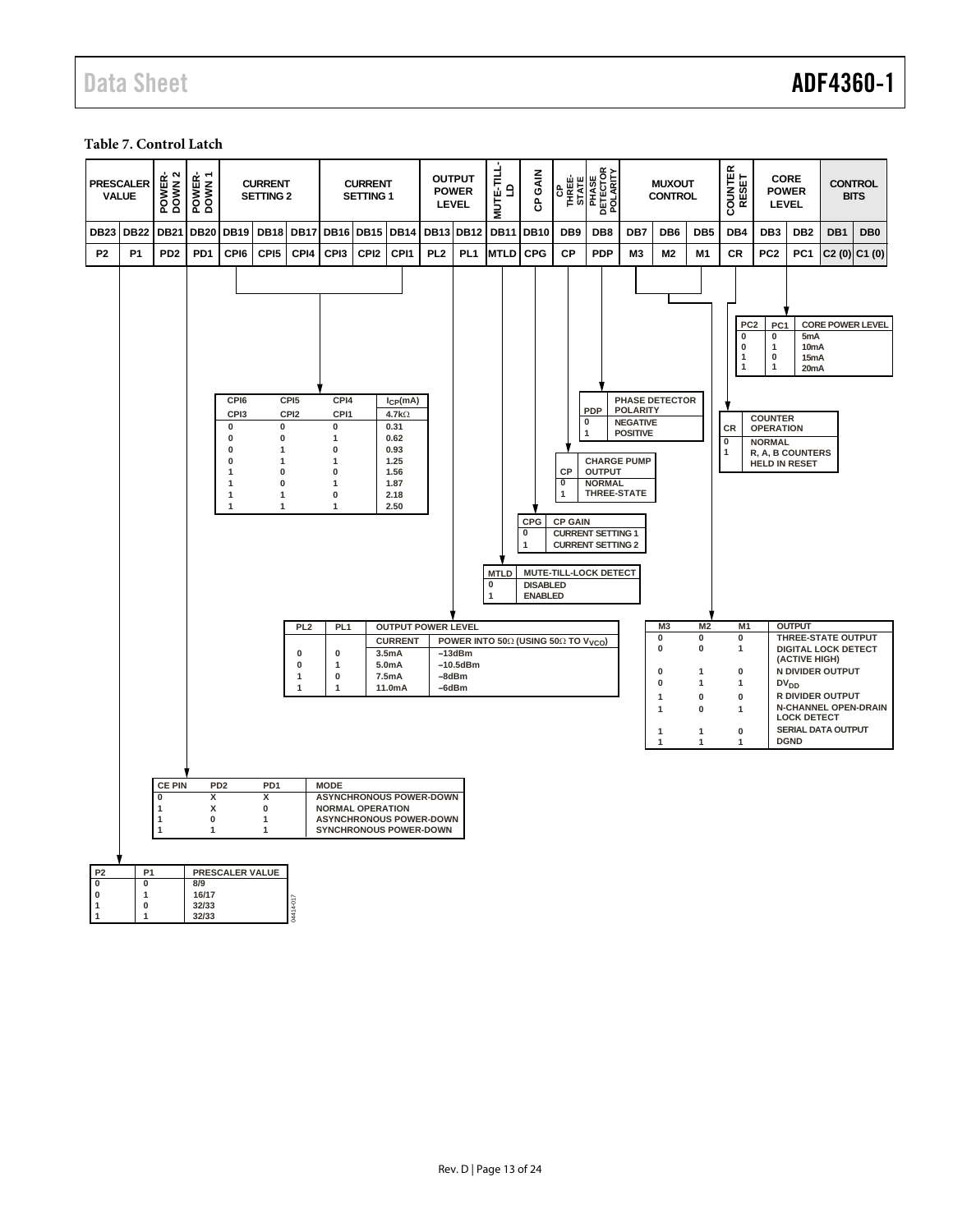#### <span id="page-13-0"></span>**Table 8. N Counter Latch**

| DIVIDE-BY-<br>2 SELECT      |                           | DIVIDE-<br>BY-2  | <b>GAIN</b><br>සි |                                                     |                 |                     |             |                  |                     | <b>13-BIT B COUNTER</b>                                            |             |                |             |                |                                                                                                                                                                                                                                             |                     | RESERVED                                  |                          |                        | <b>5-BIT A COUNTER</b> |                                        |                                  |                                  | <b>CONTROL</b><br><b>BITS</b> |
|-----------------------------|---------------------------|------------------|-------------------|-----------------------------------------------------|-----------------|---------------------|-------------|------------------|---------------------|--------------------------------------------------------------------|-------------|----------------|-------------|----------------|---------------------------------------------------------------------------------------------------------------------------------------------------------------------------------------------------------------------------------------------|---------------------|-------------------------------------------|--------------------------|------------------------|------------------------|----------------------------------------|----------------------------------|----------------------------------|-------------------------------|
| <b>DB23</b>                 |                           | <b>DB22</b>      | <b>DB21</b>       |                                                     | DB20 DB19 DB18  |                     | <b>DB17</b> | <b>DB16</b>      | <b>DB15</b>         | <b>DB14</b>                                                        | <b>DB13</b> | <b>DB12</b>    | <b>DB11</b> | <b>DB10</b>    | DB <sub>9</sub>                                                                                                                                                                                                                             | DB <sub>8</sub>     | DB7                                       | DB <sub>6</sub>          | DB <sub>5</sub>        | DB4                    | DB <sub>3</sub>                        | DB2                              | DB <sub>1</sub>                  | DB <sub>0</sub>               |
| <b>DIVSEL</b>               |                           | DIV <sub>2</sub> | <b>CPG</b>        | <b>B13</b>                                          | <b>B12</b>      | <b>B11</b>          | <b>B10</b>  | <b>B9</b>        | B8                  | <b>B7</b>                                                          | B6          | B <sub>5</sub> | Β4          | B <sub>3</sub> | <b>B2</b>                                                                                                                                                                                                                                   | <b>B1</b>           | <b>RSV</b>                                | А5                       | A4                     | A3                     | Α2                                     | Α1                               | $C2(1)$ $C1(0)$                  |                               |
|                             |                           |                  |                   |                                                     |                 |                     |             |                  |                     |                                                                    |             |                |             |                |                                                                                                                                                                                                                                             |                     | BY THE DEVICE AND<br>IS A DON'T CARE BIT. | THIS BIT IS NOT USED     |                        |                        |                                        |                                  |                                  |                               |
|                             |                           |                  |                   |                                                     |                 |                     |             |                  |                     |                                                                    |             |                |             |                | A5                                                                                                                                                                                                                                          | A4                  |                                           |                          | А2                     |                        | A1                                     |                                  | A COUNTER<br><b>DIVIDE RATIO</b> |                               |
|                             |                           |                  |                   |                                                     |                 |                     |             |                  |                     |                                                                    |             |                |             |                | 0<br>0                                                                                                                                                                                                                                      | $\pmb{0}$<br>0      |                                           | ----------<br>---------- | 0<br>0                 |                        | $\pmb{0}$<br>$\mathbf{1}$              | 0<br>$\mathbf{1}$                |                                  |                               |
|                             |                           |                  |                   |                                                     |                 |                     |             |                  |                     |                                                                    |             |                |             |                | 0<br>0                                                                                                                                                                                                                                      | 0<br>0              |                                           | ----------               | 1<br>1                 |                        | 0<br>1                                 | $\mathbf 2$<br>3                 |                                  |                               |
|                             |                           |                  |                   |                                                     |                 |                     |             |                  |                     |                                                                    |             |                |             |                |                                                                                                                                                                                                                                             | $\cdot$             |                                           | <br>----------           | $\bullet$              |                        | ٠                                      | ٠                                |                                  |                               |
|                             |                           |                  |                   |                                                     |                 |                     |             |                  |                     |                                                                    |             |                |             |                |                                                                                                                                                                                                                                             | $\blacksquare$<br>٠ |                                           | ----------<br>           | $\bullet$<br>$\bullet$ |                        | $\ddot{\phantom{0}}$<br>$\blacksquare$ | $\blacksquare$<br>$\blacksquare$ |                                  |                               |
|                             |                           |                  |                   |                                                     |                 |                     |             |                  |                     |                                                                    |             |                |             |                | 1<br>1                                                                                                                                                                                                                                      | 1<br>1              |                                           | ----------<br>---------- | 0<br>0                 |                        | 0<br>1                                 | 28<br>29                         |                                  |                               |
|                             |                           |                  |                   |                                                     |                 |                     |             |                  |                     |                                                                    |             |                |             |                | 1<br>1                                                                                                                                                                                                                                      | 1<br>1              |                                           | ----------<br>---------- | 1<br>1                 |                        | 0<br>$\mathbf 1$                       | 30<br>31                         |                                  |                               |
|                             |                           |                  |                   |                                                     |                 |                     |             |                  |                     |                                                                    |             |                |             |                |                                                                                                                                                                                                                                             |                     |                                           |                          |                        |                        |                                        |                                  |                                  |                               |
|                             |                           |                  |                   | <b>B13</b><br>0                                     | <b>B12</b><br>0 | <b>B11</b><br>0     |             |                  | B <sub>3</sub><br>0 | 0                                                                  | <b>B2</b>   | B1<br>0        |             |                | <b>B COUNTER DIVIDE RATIO</b><br><b>NOT ALLOWED</b>                                                                                                                                                                                         |                     |                                           |                          |                        |                        |                                        |                                  |                                  |                               |
|                             |                           |                  |                   | 0                                                   | 0               | 0                   |             | <br>             | 0                   | 0                                                                  |             | 1              |             |                | <b>NOT ALLOWED</b>                                                                                                                                                                                                                          |                     |                                           |                          |                        |                        |                                        |                                  |                                  |                               |
|                             |                           |                  |                   | 0<br>$\mathbf 0$                                    | 0<br>0          | 0<br>0              |             | <br>             | 0<br>1              | $\mathbf{1}$<br>$\mathbf{1}$                                       |             | 0<br>1         |             | 3              | <b>NOT ALLOWED</b>                                                                                                                                                                                                                          |                     |                                           |                          |                        |                        |                                        |                                  |                                  |                               |
|                             |                           |                  |                   |                                                     |                 |                     |             | <br>             |                     |                                                                    |             |                |             |                |                                                                                                                                                                                                                                             |                     |                                           |                          |                        |                        |                                        |                                  |                                  |                               |
|                             |                           |                  |                   |                                                     |                 |                     |             |                  |                     |                                                                    |             |                |             |                |                                                                                                                                                                                                                                             |                     |                                           |                          |                        |                        |                                        |                                  |                                  |                               |
|                             |                           |                  |                   | $\mathbf{1}$<br>$\mathbf 1$                         | 1<br>1          | 1<br>1              |             | <br>             | 1<br>$\mathbf{1}$   | 0<br>0                                                             |             | 0<br>1         |             | 8188<br>8189   |                                                                                                                                                                                                                                             |                     |                                           |                          |                        |                        |                                        |                                  |                                  |                               |
|                             |                           |                  |                   | $\mathbf{1}$<br>1                                   | 1<br>1          | 1<br>1              |             | <br>             | 1<br>$\mathbf{1}$   | 1<br>1                                                             |             | 0<br>1         |             | 8190<br>8191   |                                                                                                                                                                                                                                             |                     |                                           |                          |                        |                        |                                        |                                  |                                  |                               |
|                             |                           |                  |                   |                                                     |                 |                     |             |                  |                     |                                                                    |             |                |             |                |                                                                                                                                                                                                                                             |                     |                                           |                          |                        |                        |                                        |                                  |                                  |                               |
|                             |                           |                  |                   | <b>F4 (FUNCTION LATCH)</b>                          |                 |                     |             |                  |                     |                                                                    |             |                |             |                |                                                                                                                                                                                                                                             |                     |                                           |                          |                        |                        |                                        |                                  |                                  |                               |
|                             |                           |                  | 0                 | <b>FASTLOCK ENABLE</b>                              |                 | <b>CP GAIN</b><br>0 |             | <b>OPERATION</b> |                     | <b>CHARGE PUMP CURRENT SETTING 1</b>                               |             |                |             |                |                                                                                                                                                                                                                                             |                     |                                           |                          |                        |                        |                                        |                                  |                                  |                               |
|                             |                           |                  |                   |                                                     |                 |                     |             |                  |                     | <b>IS PERMANENTLY USED</b>                                         |             |                |             |                |                                                                                                                                                                                                                                             |                     |                                           |                          |                        |                        |                                        |                                  |                                  |                               |
|                             |                           |                  | 0                 |                                                     |                 | $\mathbf{1}$        |             |                  |                     | <b>CHARGE PUMP CURRENT SETTING 2</b><br><b>IS PERMANENTLY USED</b> |             |                |             |                |                                                                                                                                                                                                                                             |                     |                                           |                          |                        |                        |                                        |                                  |                                  |                               |
|                             |                           |                  |                   |                                                     |                 |                     |             |                  |                     |                                                                    |             |                |             |                |                                                                                                                                                                                                                                             |                     |                                           |                          |                        |                        |                                        |                                  |                                  |                               |
|                             |                           |                  |                   |                                                     |                 |                     |             |                  |                     |                                                                    |             |                |             |                |                                                                                                                                                                                                                                             |                     |                                           |                          |                        |                        |                                        |                                  |                                  |                               |
|                             |                           |                  |                   |                                                     |                 |                     |             |                  |                     |                                                                    |             |                |             |                | N = BP + A; P IS PRESCALER VALUE SET IN THE CONTRUL LATOR.<br>B MUST BE GREATER THAN OR EQUAL TO A. FOR CONTINUOUSLY $\frac{8}{3}$<br>A CONTRUCT VALUES OF (N × F <sub>REF</sub> ), AT THE OUTPUT, N <sub>MIN</sub> IS (P <sup>2</sup> –P). |                     |                                           |                          |                        |                        |                                        |                                  |                                  |                               |
|                             |                           | DIV <sub>2</sub> |                   | DIVIDE-BY-2                                         |                 |                     |             |                  |                     |                                                                    |             |                |             |                |                                                                                                                                                                                                                                             |                     |                                           |                          |                        |                        |                                        |                                  |                                  |                               |
|                             | $\pmb{0}$<br>$\mathbf{1}$ |                  |                   | <b>FUNDAMENTAL OUTPUT</b><br>DIVIDE-BY-2            |                 |                     |             |                  |                     |                                                                    |             |                |             |                |                                                                                                                                                                                                                                             |                     |                                           |                          |                        |                        |                                        |                                  |                                  |                               |
|                             |                           |                  |                   |                                                     |                 |                     |             |                  |                     |                                                                    |             |                |             |                |                                                                                                                                                                                                                                             |                     |                                           |                          |                        |                        |                                        |                                  |                                  |                               |
| <b>DIVSEL</b>               |                           |                  |                   | DIVIDE-BY-2 SELECT (PRESCALER INPUT)                |                 |                     |             |                  |                     |                                                                    |             |                |             |                |                                                                                                                                                                                                                                             |                     |                                           |                          |                        |                        |                                        |                                  |                                  |                               |
| $\overline{\bullet}$<br>  1 |                           |                  |                   | FUNDAMENTAL OUTPUT SELECTED<br>DIVIDE-BY-2 SELECTED |                 |                     |             |                  |                     |                                                                    |             |                |             |                |                                                                                                                                                                                                                                             |                     |                                           |                          |                        |                        |                                        |                                  |                                  |                               |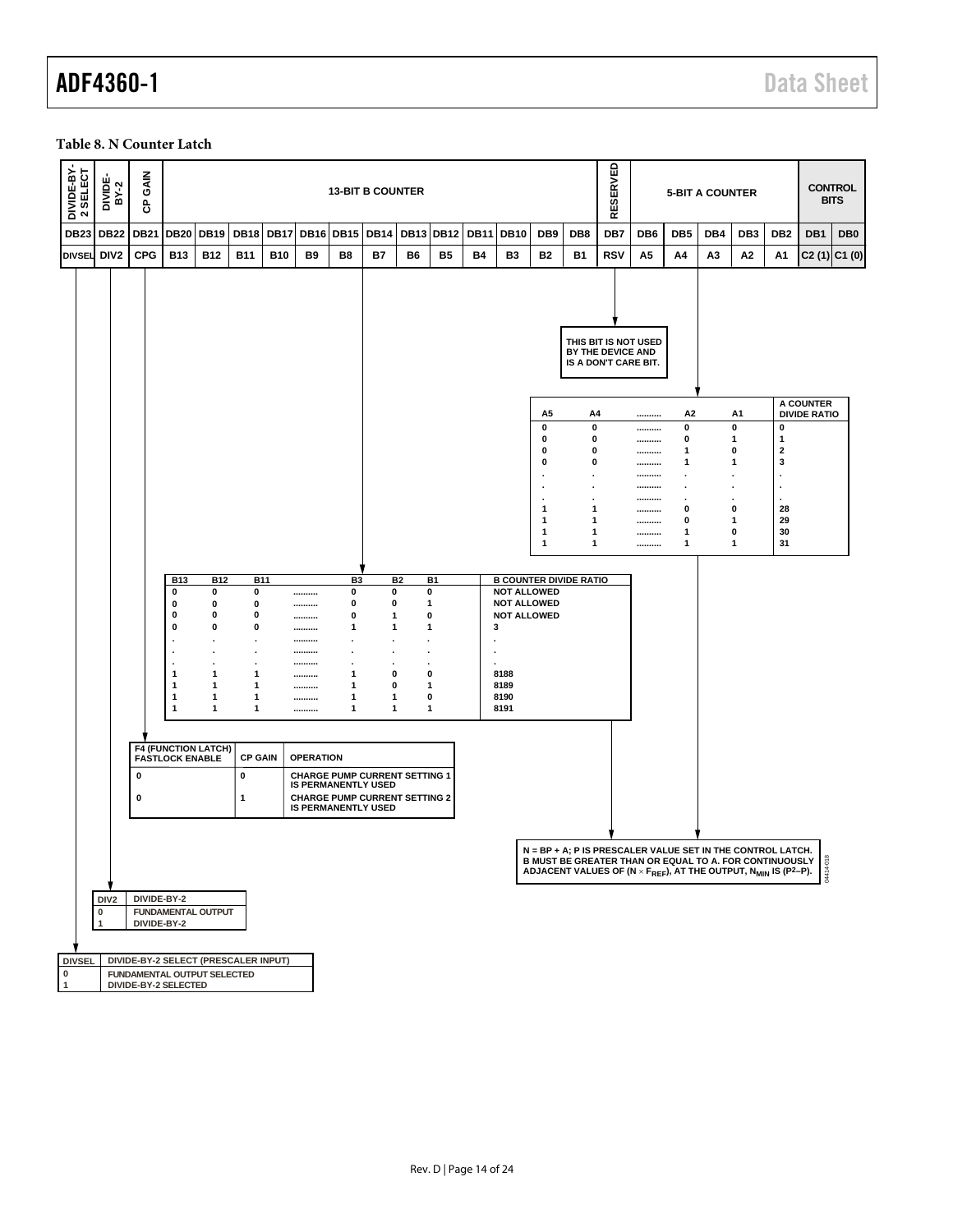#### <span id="page-14-0"></span>**Table 9. R Counter Latch**

|       | SERVED<br>띭       | RESERVED                                        | <b>SELECT</b><br><b>CLOCK</b> | <b>BAND</b>                             |                                  | TEST<br>MODE<br>MODE<br>DETECT<br>DETECT<br>PRECISION<br>PRECISION | ANTI-<br><b>BACKLASH</b><br><b>PULSE</b><br><b>WIDTH</b>                                 |                                                            | <b>14-BIT REFERENCE COUNTER</b> |                                                                      |                 |                                                                               |                   |                      |                   |                 |                |                 |                 |                     |                             | <b>CONTROL</b><br><b>BITS</b> |                                           |                 |
|-------|-------------------|-------------------------------------------------|-------------------------------|-----------------------------------------|----------------------------------|--------------------------------------------------------------------|------------------------------------------------------------------------------------------|------------------------------------------------------------|---------------------------------|----------------------------------------------------------------------|-----------------|-------------------------------------------------------------------------------|-------------------|----------------------|-------------------|-----------------|----------------|-----------------|-----------------|---------------------|-----------------------------|-------------------------------|-------------------------------------------|-----------------|
|       | <b>DB23</b>       | <b>DB22</b>                                     | <b>DB21</b>                   | <b>DB20</b>                             | <b>DB19</b>                      | <b>DB18</b>                                                        | <b>DB17</b>                                                                              | <b>DB16</b>                                                | <b>DB15</b>                     | <b>DB14</b>                                                          | <b>DB13</b>     | <b>DB12</b>                                                                   | <b>DB11</b>       | <b>DB10</b>          | DB <sub>9</sub>   | DB <sub>8</sub> | DB7            | DB <sub>6</sub> | DB <sub>5</sub> | DB4                 | DB <sub>3</sub>             | DB <sub>2</sub>               | DB <sub>1</sub>                           | DB <sub>0</sub> |
|       | <b>RSV</b>        | <b>RSV</b>                                      | BSC2 BSC1                     |                                         | <b>TMB</b>                       | LDP                                                                | ABP2 ABP1                                                                                |                                                            | R <sub>14</sub>                 | R <sub>13</sub>                                                      | R <sub>12</sub> | R <sub>11</sub>                                                               | R <sub>10</sub>   | R9                   | R <sub>8</sub>    | R7              | R <sub>6</sub> | R <sub>5</sub>  | R4              | R <sub>3</sub>      | R <sub>2</sub>              | R <sub>1</sub>                |                                           | $C2(0)$ $C1(1)$ |
|       |                   |                                                 |                               |                                         |                                  |                                                                    |                                                                                          |                                                            |                                 |                                                                      |                 |                                                                               | R <sub>14</sub>   |                      |                   | R <sub>12</sub> |                | R <sub>3</sub>  |                 |                     | R <sub>1</sub>              |                               |                                           |                 |
|       |                   |                                                 |                               |                                         |                                  |                                                                    |                                                                                          |                                                            |                                 |                                                                      |                 |                                                                               | $\bf{0}$          | R <sub>13</sub><br>0 | $\mathbf 0$       |                 |                | 0               |                 | R <sub>2</sub><br>0 | $\mathbf{0}$                |                               | <b>DIVIDE RATIO</b><br><b>Not Allowed</b> |                 |
|       |                   |                                                 |                               |                                         |                                  |                                                                    |                                                                                          |                                                            |                                 |                                                                      |                 |                                                                               | $\mathbf 0$       | 0                    | 0                 |                 |                | 0               |                 | 0                   | $\mathbf{1}$                |                               | $\mathbf{1}$                              |                 |
|       |                   |                                                 |                               |                                         | <b>TEST MODE</b>                 |                                                                    |                                                                                          |                                                            |                                 |                                                                      |                 |                                                                               | 0<br>$\mathbf{0}$ | 0<br>0               | $\mathbf{0}$<br>0 |                 |                | 0<br>0          |                 | 1<br>1              | $\mathbf 0$<br>$\mathbf{1}$ |                               | $\overline{\mathbf{2}}$<br>3              |                 |
|       |                   |                                                 |                               |                                         | <b>BIT SHOULD</b>                |                                                                    |                                                                                          |                                                            |                                 |                                                                      |                 |                                                                               |                   | $\blacksquare$       |                   |                 | <br>           |                 |                 |                     | $\blacksquare$              |                               |                                           |                 |
|       |                   |                                                 |                               |                                         | BE SET TO 0<br><b>FOR NORMAL</b> |                                                                    |                                                                                          |                                                            |                                 |                                                                      |                 |                                                                               |                   |                      |                   |                 |                |                 |                 |                     |                             |                               |                                           |                 |
|       |                   | THESE BITS ARE NOT<br><b>USED BY THE DEVICE</b> |                               |                                         | <b>OPERATION.</b>                |                                                                    |                                                                                          |                                                            |                                 |                                                                      |                 |                                                                               | 1                 | 1                    | 1                 |                 |                | 1               |                 | 0                   | $\mathbf 0$                 |                               | 16380                                     |                 |
|       |                   | AND ARE DON'T CARE                              |                               |                                         |                                  |                                                                    |                                                                                          |                                                            |                                 |                                                                      |                 |                                                                               | $\mathbf{1}$      | $\mathbf{1}$         | 1                 |                 | <br>           | 1               |                 | 0                   | $\mathbf{1}$                |                               | 16381                                     |                 |
| BITS. |                   |                                                 |                               |                                         |                                  |                                                                    |                                                                                          |                                                            |                                 |                                                                      |                 |                                                                               | 1                 | $\mathbf{1}$         | 1                 |                 |                | 1               |                 | 1                   | $\mathbf 0$                 |                               | 16382                                     |                 |
|       |                   |                                                 |                               |                                         |                                  |                                                                    |                                                                                          |                                                            |                                 |                                                                      |                 |                                                                               | 1                 | 1                    | 1                 |                 |                | $\mathbf{1}$    |                 | 1                   | $\mathbf{1}$                |                               | 16383                                     |                 |
|       |                   |                                                 |                               | LDP<br>$\bf{0}$                         |                                  |                                                                    | ABP <sub>2</sub><br>0<br>0<br>1<br><b>LOCK DETECT PRECISION</b>                          | $\mathbf 0$<br>$\mathbf{1}$<br>$\mathbf 0$<br>$\mathbf{1}$ | ABP1                            | 3.0 <sub>ns</sub><br>1.3ns<br>6.0 <sub>ns</sub><br>3.0 <sub>ns</sub> |                 | ANTIBACKLASH PULSE WIDTH<br>THREE CONSECUTIVE CYCLES OF PHASE DELAY LESS THAN |                   |                      |                   |                 |                |                 |                 |                     |                             |                               |                                           |                 |
|       |                   |                                                 |                               |                                         |                                  |                                                                    | 15ns MUST OCCUR BEFORE LOCK DETECT IS SET.<br>15ns MUST OCCUR BEFORE LOCK DETECT IS SET. |                                                            |                                 |                                                                      |                 | FIVE CONSECUTIVE CYCLES OF PHASE DELAY LESS THAN                              |                   |                      |                   |                 |                |                 |                 |                     |                             |                               |                                           |                 |
|       | BSC <sub>2</sub>  |                                                 | BSC1                          |                                         |                                  |                                                                    | <b>BAND SELECT CLOCK DIVIDER</b>                                                         |                                                            |                                 |                                                                      |                 |                                                                               |                   |                      |                   |                 |                |                 |                 |                     |                             |                               |                                           |                 |
|       | $\mathbf{0}$<br>0 | $\mathbf 0$<br>$\mathbf{1}$                     |                               | $\mathbf{1}$<br>$\overline{\mathbf{2}}$ |                                  |                                                                    |                                                                                          |                                                            |                                 |                                                                      |                 |                                                                               |                   |                      |                   |                 |                |                 |                 |                     |                             |                               |                                           |                 |
|       | $\mathbf{1}$      | $\mathbf 0$                                     |                               | 4                                       |                                  |                                                                    |                                                                                          | 04414-019                                                  |                                 |                                                                      |                 |                                                                               |                   |                      |                   |                 |                |                 |                 |                     |                             |                               |                                           |                 |
|       | $\overline{1}$    | 1                                               |                               | 8                                       |                                  |                                                                    |                                                                                          |                                                            |                                 |                                                                      |                 |                                                                               |                   |                      |                   |                 |                |                 |                 |                     |                             |                               |                                           |                 |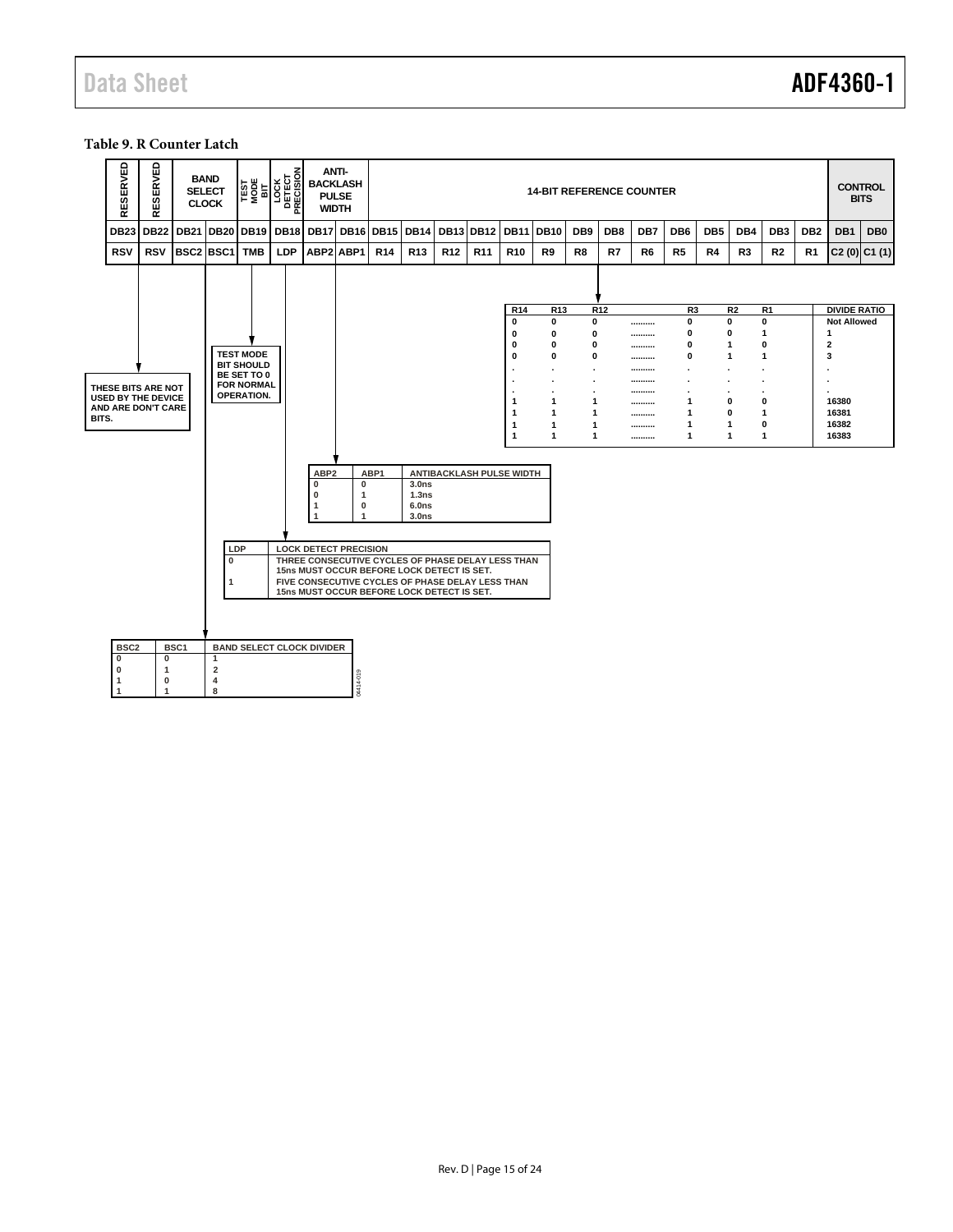### <span id="page-15-0"></span>**POWER-UP**

#### *Power-Up Sequence*

The correct programming sequence for th[e ADF4360-1](http://www.analog.com/adf4360-1?doc=adf4360-1.pdf) after power-up is:

- 1. R counter latch
- 2. Control latch
- 3. N counter latch

#### <span id="page-15-2"></span>*Initial Power-Up*

Initial power-up refers to programming the device after the application of voltage to the  $AV<sub>DD</sub>, DV<sub>DD</sub>, V<sub>VCO</sub>$ , and CE pins. On initial power-up, an interval is required between programming the control latch and programming the N counter latch. This interval is necessary to allow the transient behavior of the [ADF4360-1](http://www.analog.com/adf4360-1?doc=adf4360-1.pdf) during initial power-up to have settled.

During initial power-up, a write to the control latch powers up the device and the bias currents of the VCO begin to settle. If these currents have not settled to within 10% of their steadystate value, and if the N counter latch is then programmed, the VCO may not oscillate at the desired frequency, which does not allow the band select logic to choose the correct frequency band and th[e ADF4360-1](http://www.analog.com/adf4360-1?doc=adf4360-1.pdf) may not achieve lock. If the recommended interval is inserted, and the N counter latch is programmed, the band select logic can choose the correct frequency band, and the device locks to the correct frequency.

The duration of this interval is affected by the value of the capacitor on the  $C_N$  pin (Pin 14). This capacitor is used to reduce the close-in noise of the [ADF4360-1](http://www.analog.com/adf4360-1?doc=adf4360-1.pdf) VCO. The recommended value of this capacitor is 10 µF. Using this value requires an interval of  $\geq 5$  ms between the latching in of the control latch bits and latching in of the N counter latch bits. If a shorter delay is required, this capacitor can be reduced. A slight phase noise penalty is incurred by this change, which is explained in the [Table 10.](#page-15-1)

#### <span id="page-15-1"></span>Table 10. C<sub>N</sub> Capacitance vs. Interval and Phase Noise

| <b>C<sub>N</sub></b> Value | Recommended Interval between Control Latch and N Counter Latch | Open-Loop Phase Noise at 10 kHz Offset |
|----------------------------|----------------------------------------------------------------|----------------------------------------|
| $10 \mu F$                 | $\geq$ 5 ms                                                    | $-85$ dBc                              |
| 440 nF                     | $\geq 600$ us                                                  | $-84$ dBc                              |



*Figure 16[. ADF4360-1](http://www.analog.com/adf4360-1?doc=adf4360-1.pdf) Power-Up Timing*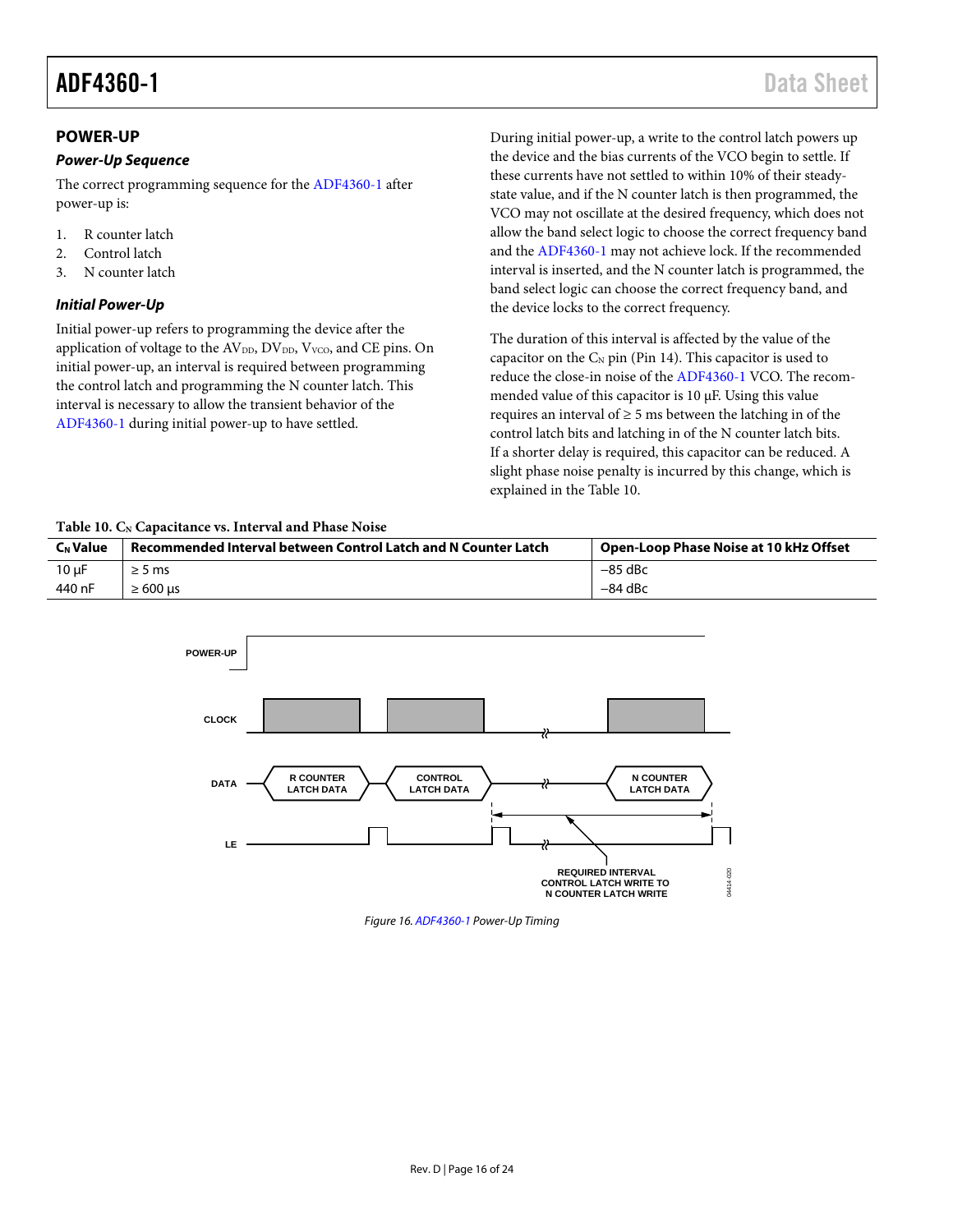#### *Hardware Power-Up/Power-Down*

If th[e ADF4360-1](http://www.analog.com/adf4360-1?doc=adf4360-1.pdf) is powered down via the hardware (using the CE pin) and powered up again without any change to the N counter register during power-down, it locks at the correct frequency because the device is already in the correct frequency band. The lock time depends on the value of capacitance on the  $C_N$  pin, which is <5 ms for 10  $\mu$ F capacitance. The smaller capacitance of 440 nF on this pin enables lock times of <600 µs.

The N counter value cannot be changed while the device is in power-down because it may not lock to the correct frequency on power-up. If it is updated, the correct programming sequence for the device after power-up is to the R counter latch, followed by the control latch, and finally the N counter latch, with the required interval between the control latch and N counter latch, as described in th[e Initial Power-Up](#page-15-2) section.

#### *Software Power-Up/Power-Down*

If th[e ADF4360-1](http://www.analog.com/adf4360-1?doc=adf4360-1.pdf) is powered down via the software (using the control latch) and powered up again without any change to the N counter latch during power-down, it locks at the correct frequency because it is already in the correct frequency band. The lock time depends on the value of capacitance on the  $C_N$  pin, which is <5 ms for 10  $\mu$ F capacitance. The smaller capacitance of 440 nF on this pin enables lock times of <600 µs.

The N counter value cannot be changed while the device is in power-down because it may not lock to the correct frequency on power-up. If it is updated, the correct programming sequence for the device after power-up is to the R counter latch, followed by the control latch, and finally the N counter latch, with the required interval between the control latch and N counter latch, as described in th[e Initial Power-Up](#page-15-2) section.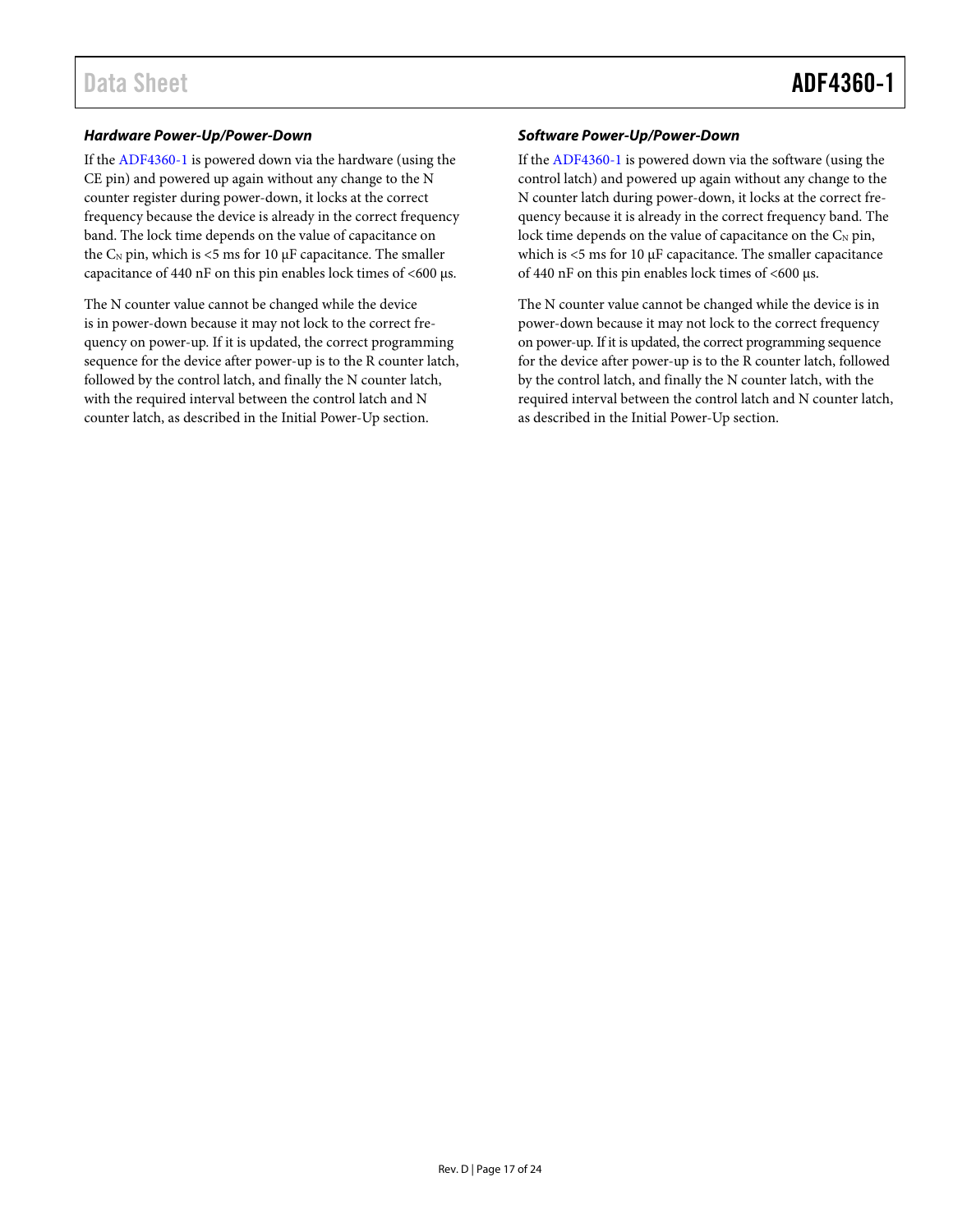## <span id="page-17-0"></span>**CONTROL LATCH**

With  $(C2, C1) = (0, 0)$ , the control latch is programmed[. Table 7](#page-12-0) shows the input data format for programming the control latch.

### *Prescaler Value*

In th[e ADF4360-1,](http://www.analog.com/adf4360-1?doc=adf4360-1.pdf) P2 and P1 in the control latch set the prescaler values.

### *Power-Down*

DB21 (PD2) and DB20 (PD1) provide programmable powerdown modes.

In the programmed asynchronous power-down, the device powers down immediately after latching a 1 into Bit PD1, with the condition that PD2 has been loaded with a 0. In the programmed synchronous power-down, the device power-down is gated by the charge pump to prevent unwanted frequency jumps. Once the power-down is enabled by writing a 1 into Bit PD1 (on the condition that a 1 has also been loaded to PD2), the device goes into power-down on the second rising edge of the R counter output, after LE goes high. When the CE pin is low, the device is immediately disabled regardless of the state of PD1 or PD2.

When a power-down is activated (either in synchronous or asynchronous mode), the following events occur:

- All active dc current paths are removed.
- The R, N, and timeout counters are forced to their load state conditions.
- The charge pump is forced into three-state mode.
- The digital lock detect circuitry is reset.
- The RF outputs are debiased to a high impedance state.
- The reference input buffer circuitry is disabled.
- The input register remains active and capable of loading and latching data.

#### *Charge Pump Currents*

CPI3, CPI2, and CPI1 in th[e ADF4360-1](http://www.analog.com/adf4360-1?doc=adf4360-1.pdf) determine Current Setting 1.

CPI6, CPI5, and CPI4 determine Current Setting 2. See the truth table in [Table 7.](#page-12-0)

#### *Output Power Level*

Bits PL1 and PL2 set the output power level of the VCO. See the truth table in [Table 7.](#page-12-0)

#### *Mute-Till-Lock Detect*

DB11 of the control latch in th[e ADF4360-1](http://www.analog.com/adf4360-1?doc=adf4360-1.pdf) is the mute-till-lock detect bit. This function, when enabled, ensures that the RF outputs are not switched on until the PLL is locked.

#### *CP Gain*

DB10 of the control latch in th[e ADF4360-1](http://www.analog.com/adf4360-1?doc=adf4360-1.pdf) is the charge pump gain bit. When it is programmed to a 1, Current Setting 2 is used. When it is programmed to a 0, Current Setting 1 is used.

#### *Charge Pump Three-State*

This bit puts the charge pump into three-state mode when programmed to a 1. It should be set to 0 for normal operation.

#### *Phase Detector Polarity*

The PDP bit in the [ADF4360-1](http://www.analog.com/adf4360-1?doc=adf4360-1.pdf) sets the phase detector polarity. The positive setting enabled by programming a 1 is used when using the on-chip VCO with a passive loop filter or with an active noninverting filter. It can also be set to 0. This is required if an active inverting loop filter is used.

#### *MUXOUT Control*

The on-chip multiplexer is controlled by M3, M2, and M1. See the truth table in [Table 7.](#page-12-0)

### *Counter Reset*

DB4 is the counter reset bit for th[e ADF4360-1.](http://www.analog.com/adf4360-1?doc=adf4360-1.pdf) When this is 1, the R counter and the A, B counters are reset. For normal operation, this bit should be 0.

#### *Core Power Level*

PC1 and PC2 set the power level in the VCO core. The recommended setting is 15 mA. See the truth table in [Table 7.](#page-12-0)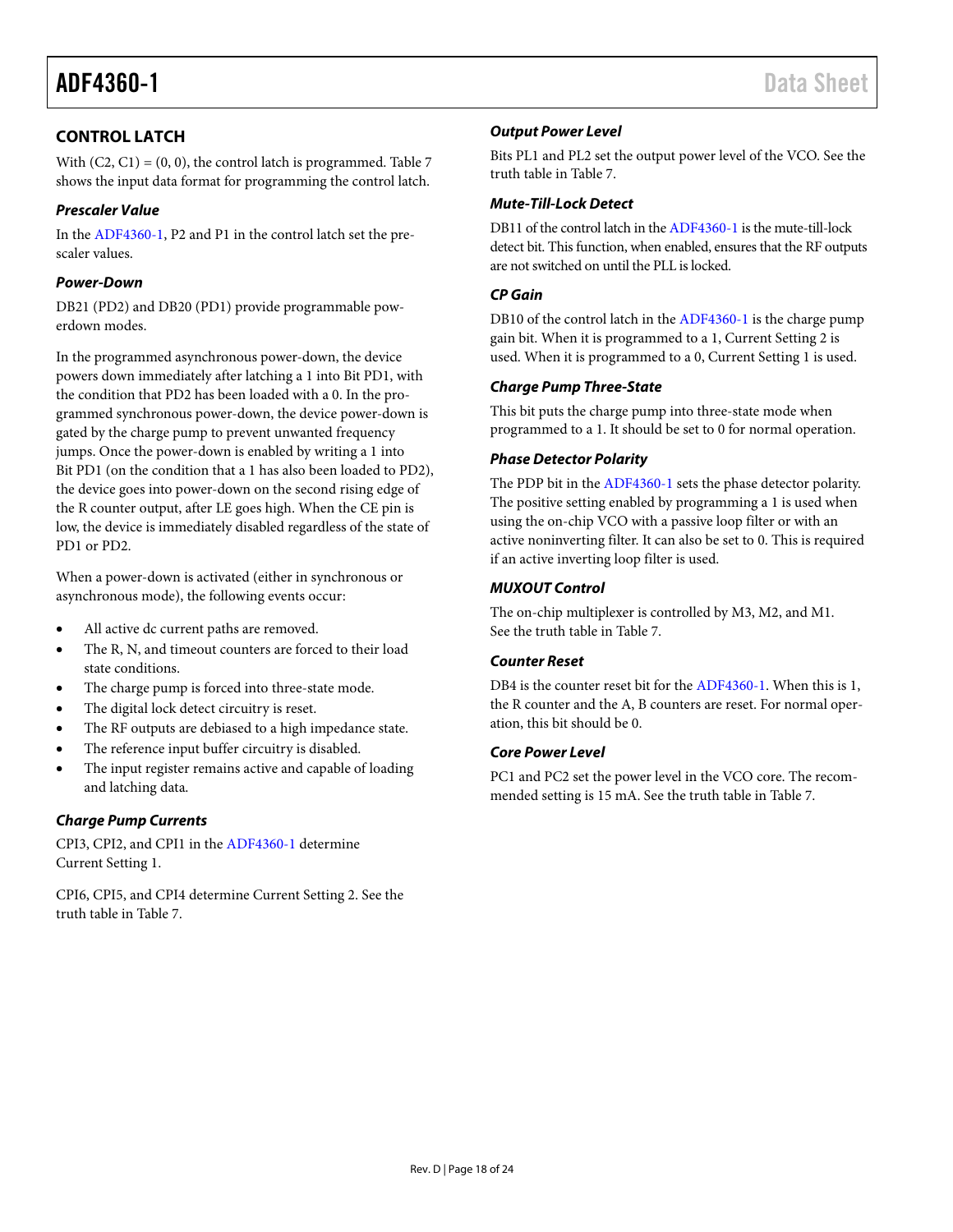## <span id="page-18-0"></span>**N COUNTER LATCH**

With  $(C2, C1) = (1, 0)$ , the N counter latch is programmed. [Table 8](#page-13-0) shows the input data format for programming the N counter latch.

### *A Counter Latch*

A5 to A1 program the 5-bit A counter. The divide range is 0 (00000) to 31 (11111).

#### *Reserved Bits*

DB7 is a spare bit that is reserved. It should be programmed to 0.

#### *B Counter Latch*

B13 to B1 program the B counter. The divide range is 3 (00.....0011) to 8191 (11....111).

#### *Overall Divide Range*

The overall divide range is defined by  $((P \times B) + A)$ , where P is the prescaler value.

### *CP Gain*

DB21 of the N counter latch in the [ADF4360-1](http://www.analog.com/adf4360-1?doc=adf4360-1.pdf) is the charge pump gain bit. When this is programmed to 1, Current Setting 2 is used. When programmed to 0, Current Setting 1 is used. This bit can also be programmed through DB10 of the control latch. The bit always reflects the latest value written to it, whether this is through the control latch or the N counter latch.

### *Divide-by-2*

DB22 is the divide-by-2 bit. When set to 1, the output divide-by-2 function is chosen. When it is set to 0, normal operation occurs.

#### *Divide-by-2 Select*

DB23 is the divide-by-2 select bit. When programmed to 1, the divide-by-2 output is selected as the prescaler input. When set to 0, the fundamental is used as the prescaler input. For example, using the output divide-by-2 feature and a PFD frequency of 200 kHz, the user needs a value of  $N = 12,000$  to generate 1.2 GHz. With the divide-by-2 select bit high, the user may keep N  $= 6000.$ 

### <span id="page-18-1"></span>**R COUNTER LATCH**

With  $(C2, C1) = (0, 1)$ , the R counter latch is programmed. [Table 9](#page-14-0) shows the input data format for programming the R counter latch.

#### *R Counter*

R1 to R14 set the counter divide ratio. The divide range is 1 (00......001) to 16383 (111......111).

#### *Antibacklash Pulse Width*

DB16 and DB17 set the antibacklash pulse width.

#### *Lock Detect Precision*

DB18 is the lock detect precision bit and sets the number of reference cycles with less than 15 ns phase error for entering the locked state. With LDP at 1, five cycles are taken, and with LDP at 0, three cycles are taken.

#### *Test Mode Bit*

DB19 is the test mode bit (TMB) and should be set to 0. With TMB = 0, the contents of the test mode latch are ignored and normal operation occurs as determined by the contents of the control latch, R counter latch, and N counter latch. Note that test modes are for factory testing only and should not be programmed by the user.

#### *Band Select Clock*

These bits set a divider for the band select logic clock input. The output of the R counter is by default the value used to clock the band select logic, but if this value is too high (>1 MHz), a divider can be switched on to divide the R counter output to a smaller value (se[e Table 9\)](#page-14-0).

### *Reserved Bits*

DB23 to DB22 are spare bits that are reserved. They should be programmed to 0.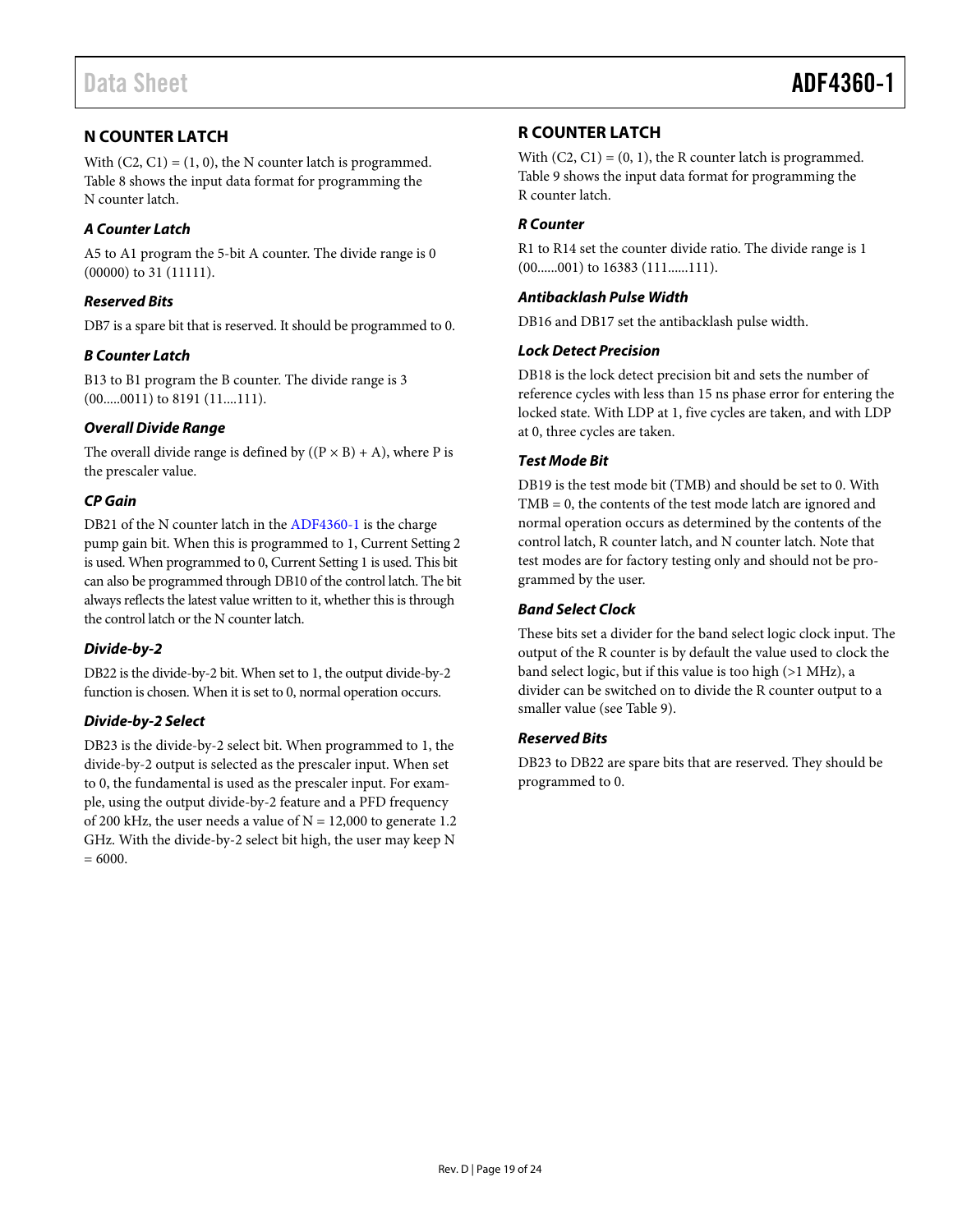# <span id="page-19-0"></span>APPLICATIONS INFORMATION

## <span id="page-19-1"></span>**DIRECT CONVERSION MODULATOR**

Direct conversion architectures are increasingly being used to implement base station transmitters[. Figure 17](#page-19-2) shows how Analog Devices, Inc., devices can be used to implement such a system.

The circuit block diagram shows the [AD9761](http://www.analog.com/ad9761?doc=adf4360-1.pdf) TxDAC® being used with the [AD8349.](http://www.analog.com/ad8349?doc=adf4360-1.pdf) The use of dual integrated DACs, such as the [AD9761](http://www.analog.com/ad9761?doc=adf4360-1.pdf) with its specified  $\pm 0.02$  dB and  $\pm 0.004$  dB gain and offset matching characteristics, ensures minimum error contribution (over temperature) from this portion of the signal chain.

The local oscillator is implemented using the [ADF4360-1.](http://www.analog.com/adf4360-1?doc=adf4360-1.pdf) The low-pass filter was designed usin[g ADIsimPLL](http://www.analog.com/ADIsimPLL?doc=adf4360-1.pdf) for a channel spacing of 1 MHz and an open-loop bandwidth of 25 kHz. The frequency range of th[e ADF4360-1](http://www.analog.com/adf4360-1?doc=adf4360-1.pdf) (2.05 GHz to 2.45 GHz) makes it ideally suited for implementation of a Bluetooth® transceiver.

The LO ports of the [AD8349](http://www.analog.com/ad8349?doc=adf4360-1.pdf) can be driven differentially from the complementary RF<sub>OUT</sub>A and RF<sub>OUT</sub>B outputs of the ADF4360-1. This gives a better performance than a single-ended LO driver and eliminates the often necessary use of a balun to convert from a single-ended LO input to the more desirable differential LO inputs for th[e AD8349.](http://www.analog.com/ad8349?doc=adf4360-1.pdf) The typical rms phase noise (100 Hz to 100 kHz) of the LO in this configuration is 1.09°.

The [AD8349](http://www.analog.com/ad8349?doc=adf4360-1.pdf) accepts LO drive levels from −10 dBm to 0 dBm. The optimum LO power can be software programmed on the [ADF4360-1,](http://www.analog.com/adf4360-1?doc=adf4360-1.pdf) which allows levels from −13 dBm to −6 dBm from each output.

The RF output is designed to drive a 50  $\Omega$  load but must be ac-coupled, as shown i[n Figure 17.](#page-19-2) If the I and Q inputs are driven in quadrature by 2 V p-p signals, the resulting output power from the modulator is approximately 2 dBm.



<span id="page-19-2"></span>*Figure 17. Direct Conversion Modulator*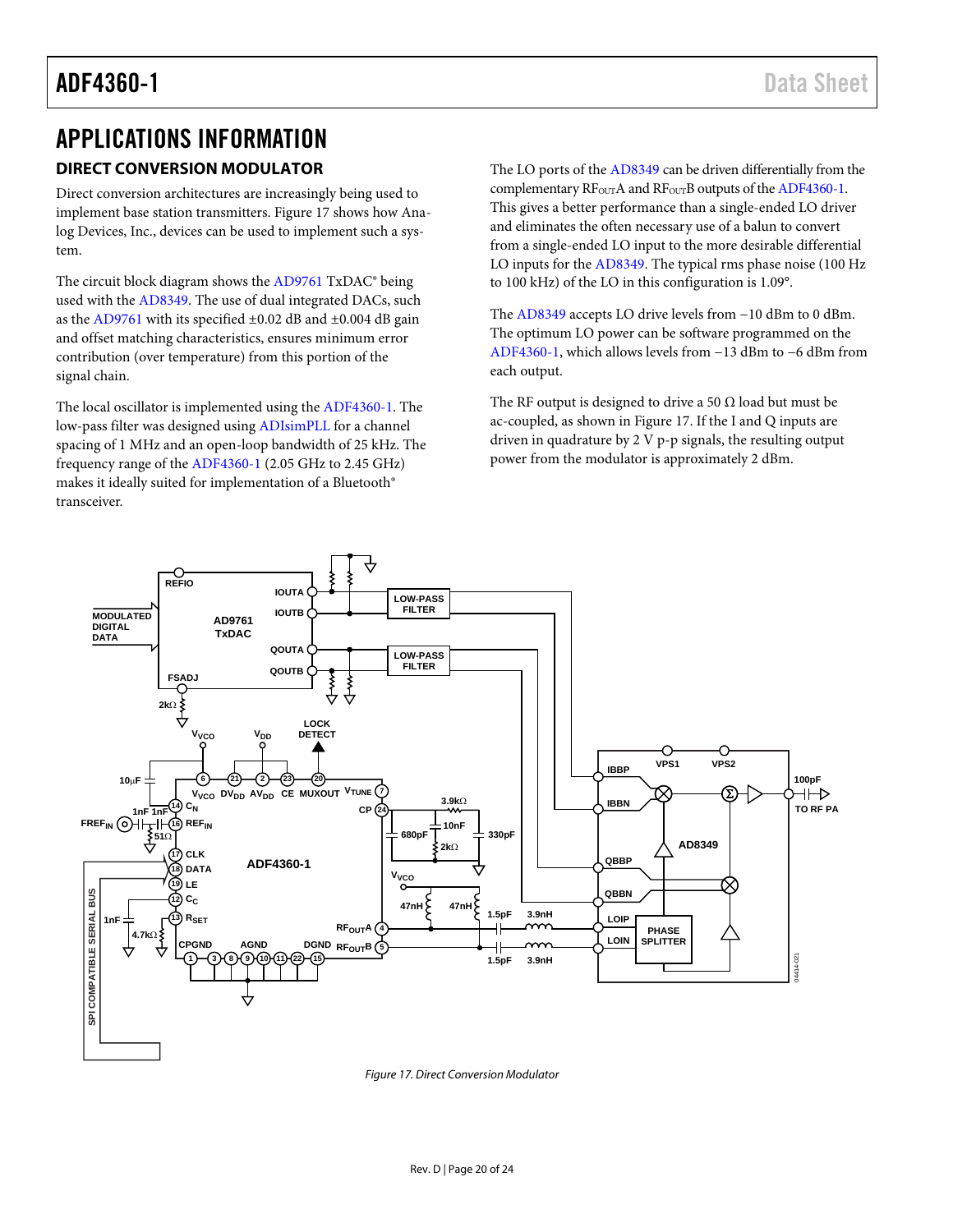## <span id="page-20-0"></span>**FIXED FREQUENCY LO**

[Figure 18 s](#page-20-2)hows th[e ADF4360-1](http://www.analog.com/adf4360-1?doc=adf4360-1.pdf) used as a fixed frequency LO at 2.2 GHz. The low-pass filter was designed usin[g ADIsimPLL](http://www.analog.com/ADIsimPLL?doc=adf4360-1.pdf) for a channel spacing of 8 MHz and an open-loop bandwidth of 40 kHz. The maximum PFD frequency of th[e ADF4360-1](http://www.analog.com/adf4360-1?doc=adf4360-1.pdf) is 8 MHz. Because using a larger PFD frequency allows users to use a smaller N, the in-band phase noise is reduced to as low as possible, –99 dBc/Hz. The 40 kHz bandwidth is chosen to be just greater than the point at which the open-loop phase noise of the VCO is –99 dBc/Hz, thus giving the best possible integrated noise. The typical rms phase noise (100 Hz to 100 kHz) of the LO in this configuration is 0.3°. The reference frequency is from a 16 MHz TCXO from Fox, thus an R value of 2 is programmed. Taking into account the high PFD frequency and its effect on the band select logic, the band select clock divider is enabled. In this case, a value of 8 is chosen. A very simple pullup resistor and dc blocking capacitor complete the RF output stage.



#### <span id="page-20-2"></span><span id="page-20-1"></span>**INTERFACING**

The [ADF4360-1 h](http://www.analog.com/adf4360-1?doc=adf4360-1.pdf)as a simple SPI®-compatible serial interface for writing to the device. CLK, DATA, and LE control the data transfer. When LE goes high, the 24 bits that are clocked into the appropriate register on each rising edge of CLK get transferred to the appropriate latch. Se[e Figure 2 f](#page-4-1)or the timing diagram an[d Table 5 f](#page-9-4)or the latch truth table.

The maximum allowable serial clock rate is 20 MHz. This means the maximum update rate possible is 833 kHz or one update every 1.2 μs. This is certainly more than adequate for systems that have typical lock times in hundreds of microseconds.

#### **ADuC812 Interface**

[Figure 19 s](#page-20-3)hows the interface between th[e ADF4360-1](http://www.analog.com/adf4360-1?doc=adf4360-1.pdf) and the [ADuC812 M](http://www.analog.com/ADuC812?doc=adf4360-1.pdf)icroConverter®. Because th[e ADuC812 i](http://www.analog.com/ADuC812?doc=adf4360-1.pdf)s based on an 8051 core, this interface can be used with any 8051 based microcontroller. The MicroConverter is set up for SPI master mode with CPHA = 0. To initiate the operation, the I/O port driving LE is brought low. Each latch of th[e ADF4360-1](http://www.analog.com/adf4360-1?doc=adf4360-1.pdf) needs a 24-bit word, which is accomplished by writing three 8-bit bytes from the MicroConverter to the device. When the third byte is written, the LE input should be brought high to complete the transfer.



Figure 19[. ADuC812 t](http://www.analog.com/ADuC812?doc=adf4360-1.pdf)[o ADF4360-1 I](http://www.analog.com/adf4360-1?doc=adf4360-1.pdf)nterface

<span id="page-20-3"></span>I/O port lines on the [ADuC812 a](http://www.analog.com/ADuC812?doc=adf4360-1.pdf)re also used to control powerdown (CE input) and detect lock (MUXOUT configured as lock detect and polled by the port input). When operating in the described mode, the maximum SCLOCK rate of the [ADuC812 i](http://www.analog.com/ADuC812?doc=adf4360-1.pdf)s 4 MHz. This means that the maximum rate at which the output frequency can be changed is 166 kHz.

#### **[ADSP-2181 I](http://www.analog.com/ADSP-2181?doc=ADF4360-1.pdf)nterface**

[Figure 20 s](#page-20-4)hows the interface between th[e ADF4360-1](http://www.analog.com/adf4360-1?doc=adf4360-1.pdf) and the [ADSP-2181 d](http://www.analog.com/ADSP-2181?doc=ADF4360-1.pdf)igital signal processor. Th[e ADF4360-1](http://www.analog.com/adf4360-1?doc=adf4360-1.pdf) needs a 24-bit serial word for each latch write. The easiest way to accomplish this using the [ADSP-2181 i](http://www.analog.com/ADSP-2181?doc=ADF4360-1.pdf)s to use the autobuffered transmit mode of operation with alternate framing. This provides a means for transmitting an entire block of serial data before an interrupt is generated.



Figure 20[. ADSP-2181 t](http://www.analog.com/ADSP-2181?doc=ADF4360-1.pdf)[o ADF4360-1 I](http://www.analog.com/adf4360-1?doc=adf4360-1.pdf)nterface

<span id="page-20-4"></span>Set up the word length for 8 bits and use three memory locations for each 24-bit word. To program each 24-bit latch, store the 8-bit bytes, enable the autobuffered mode, and write to the transmit register of the DSP. This last operation initiates the autobuffer transfer.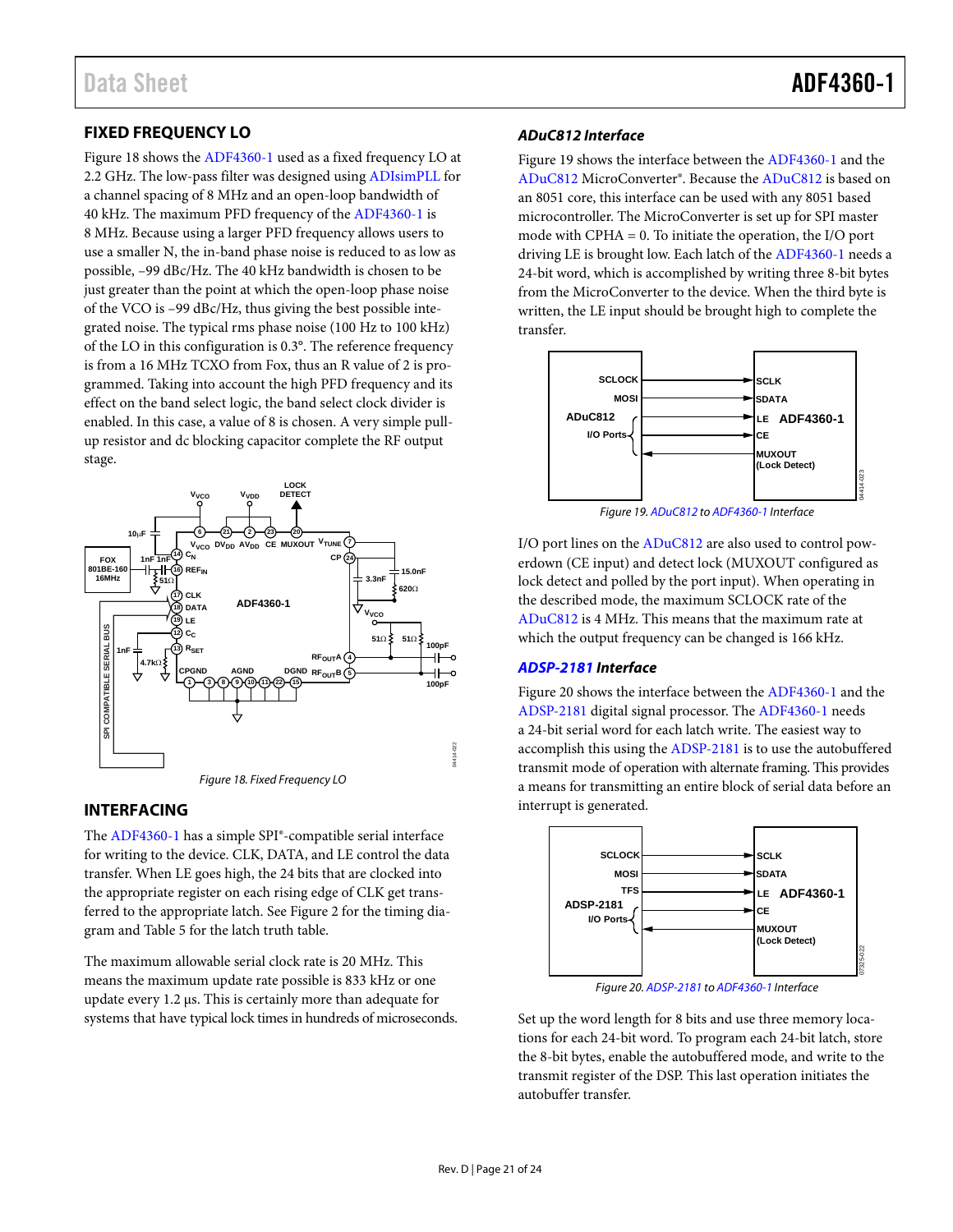### <span id="page-21-0"></span>**PCB DESIGN GUIDELINES FOR CHIP-SCALE PACKAGE**

The leads on the chip-scale package (CP-24) are rectangular. The printed circuit board pad for these should be 0.1 mm longer than the package lead length and 0.05 mm wider than the package lead width. The lead should be centered on the pad to ensure that the solder joint size is maximized.

The bottom of the chip-scale package has a central thermal pad. The thermal pad on the printed circuit board should be at least as large as this exposed pad. On the printed circuit board, there should be a clearance of at least 0.25 mm between the thermal pad and the inner edges of the pad pattern to ensure that shorting is avoided.

Thermal vias may be used on the printed circuit board thermal pad to improve thermal performance of the package. If vias are used, they should be incorporated in the thermal pad at a 1.2 mm pitch grid. The via diameter should be between 0.3 mm and 0.33 mm, and the via barrel should be plated with 1 ounce of copper to plug the via.

The user should connect the printed circuit thermal pad to AGND. This is internally connected to AGND.

### <span id="page-21-1"></span>**OUTPUT MATCHING**

There are a number of ways to match the output of the [ADF4360-1](http://www.analog.com/adf4360-1?doc=adf4360-1.pdf) for optimum operation; the most basic is to use a 50  $\Omega$  resistor to V<sub>VCO</sub>. A dc bypass capacitor of 100 pF is connected in series, as show[n Figure 21.](#page-21-2) Because the resistor is not frequency dependent, this provides a good broadband match. The output power in this circuit typically gives −6 dBm output power into a 50  $Ω$  load.



*Figure 21. Simpl[e ADF4360-1](http://www.analog.com/adf4360-1?doc=adf4360-1.pdf) Output Stage*

<span id="page-21-2"></span>A better solution is to use a shunt inductor (acting as an RF choke) to V<sub>VCO</sub>. This gives a better match and hence more output power. Additionally, a series inductor is added after the dc bypass capacitor to provide a resonant LC circuit. This tunes the oscillator output and provides approximately 10 dB additional rejection of the second harmonic. The shunt inductor needs to be a relatively high value (>40 nH).

Experiments have shown that [Figure 22](#page-21-3) provides an excellent match to 50  $\Omega$  over the operating range of the [ADF4360-1.](http://www.analog.com/adf4360-1?doc=adf4360-1.pdf) This gives approximately −4 dBm output power across the frequency range of the [ADF4360-1.](http://www.analog.com/adf4360-1?doc=adf4360-1.pdf) Both single-ended architectures can be examined using th[e EV-ADF4360-1EB1Z](http://www.analog.com/adf4360-1?doc=adf4360-1.pdf) evaluation board.



*Figure 22. Optimu[m ADF4360-1](http://www.analog.com/adf4360-1?doc=adf4360-1.pdf) Output Stage* 

<span id="page-21-3"></span>If the user does not need the differential outputs available on the [ADF4360-1,](http://www.analog.com/adf4360-1?doc=adf4360-1.pdf) the user may either terminate the unused output or combine both outputs using a balun. The circuit in [Figure 23](#page-21-4) shows how best to combine the outputs.



*Figure 23. Balun for Combinin[g ADF4360-1](http://www.analog.com/adf4360-1?doc=adf4360-1.pdf) RF Outputs*

<span id="page-21-4"></span>The circuit i[n Figure 23](#page-21-4) is a lumped-lattice-type LC balun. It is designed for a center frequency of 2.2 GHz and outputs 1.0 dBm at this frequency. The series 1 nH inductor is used to tune out any parasitic capacitance due to the board layout from each input, and the remainder of the circuit is used to shift the output of one RF input by +90° and the second by −90°, thus combining the two. The action of the 3.6 nH inductor and the 1.5 pF capacitor accomplish this. The 47 nH is used to provide an RF choke in order to feed the supply voltage, and the 10 pF capacitor provides the necessary dc block. To ensure good RF performance, the circuits in [Figure 22](#page-21-3) an[d Figure 23](#page-21-4) were implemented with Coilcraft 0402/0603 inductors and AVX 0402 thin-film capacitors.

Alternatively, instead of the LC balun shown in [Figure 23,](#page-21-4) both outputs may be combined using a 180° rat-race coupler.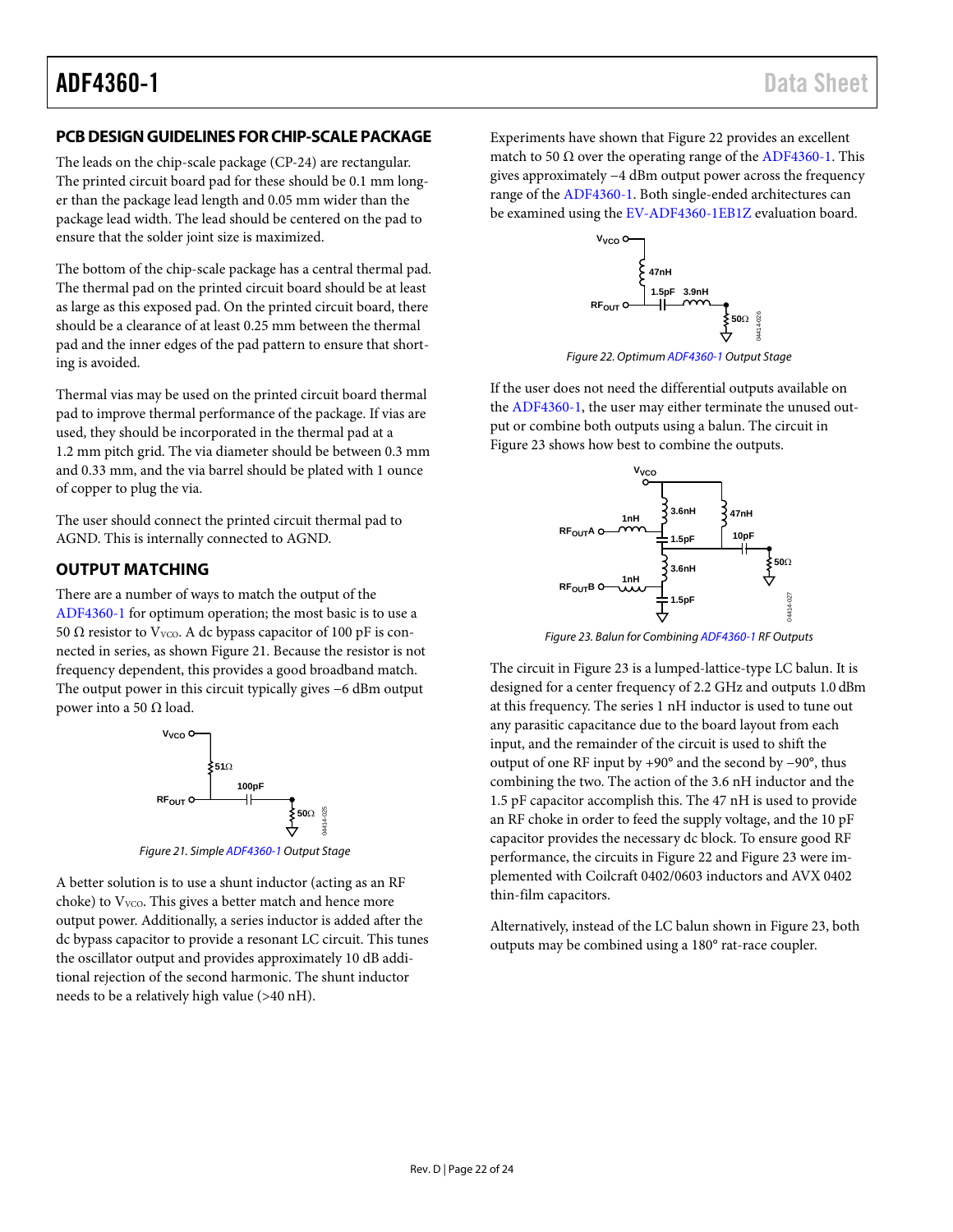## <span id="page-22-0"></span>OUTLINE DIMENSIONS



#### <span id="page-22-1"></span>**ORDERING GUIDE**

| Model <sup>1</sup> | <b>Temperature Range</b>           | <b>Frequency Range</b> | <b>Package Description</b> | <b>Package Option</b>   |
|--------------------|------------------------------------|------------------------|----------------------------|-------------------------|
| ADF4360-1BCPZ      | $-40^{\circ}$ C to $+85^{\circ}$ C | 2050 MHz to 2450 MHz   | 24-Lead LFCSP              | $CP-24-14$              |
| ADF4360-1BCPZRL7   | $-40^{\circ}$ C to $+85^{\circ}$ C | 2050 MHz to 2450 MHz   | 24-Lead LFCSP              | $CP-24-14$              |
| EV-ADF4360-1EB1Z   |                                    |                        |                            | <b>Evaluation Board</b> |

 $1 Z =$  RoHS Compliant Part.